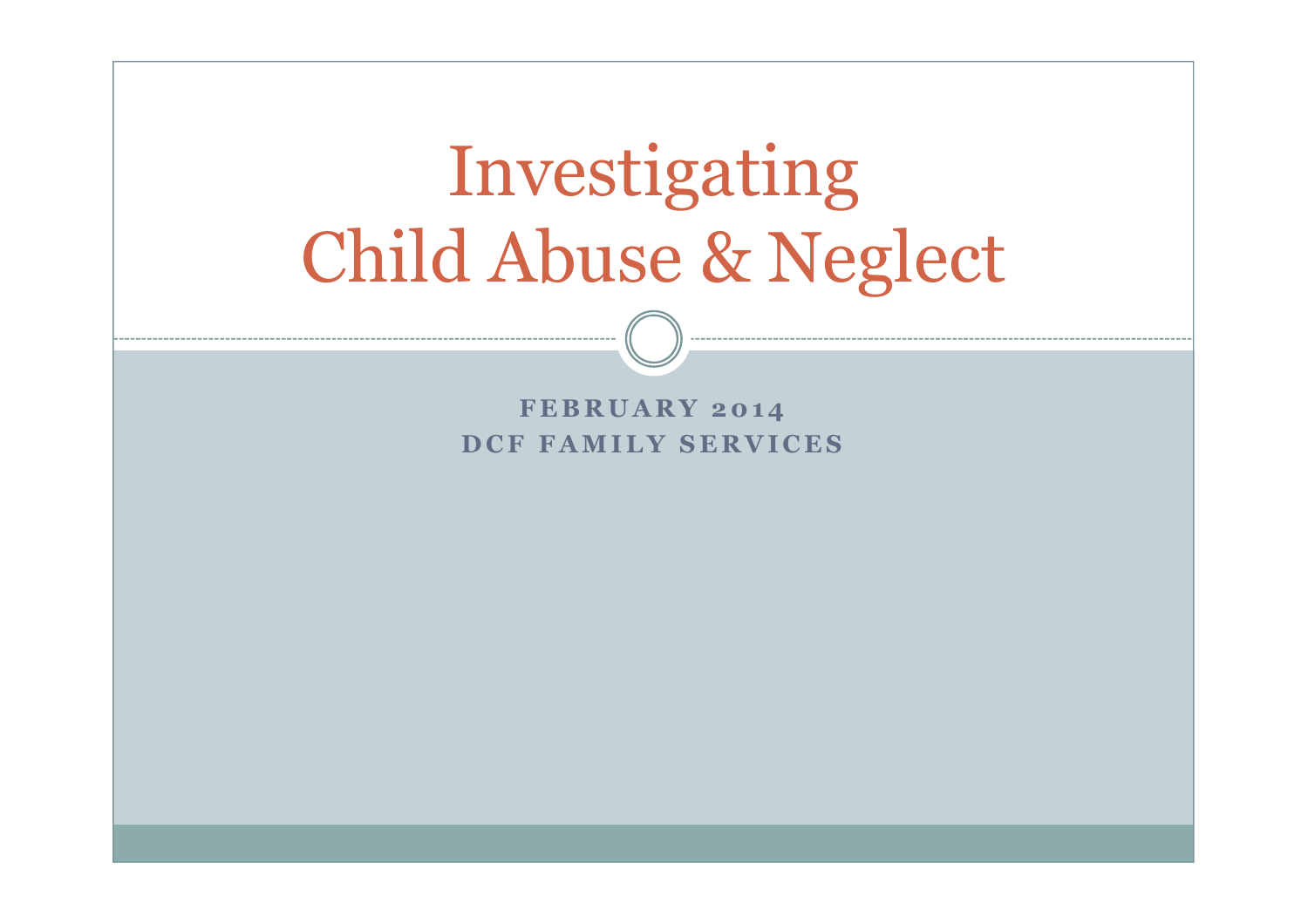# Relevant Documents

- 33 VSA Chapter 49
- Promulgated Rules:
	- B09-01 Child Protection Registry
	- B09-02 Administrative Review Process
	- B09-03 Maintenance and Access to DCF Family Services Investigation, Assessment and Administrative Review Records
	- B09-04 Response to Child Abuse and Neglect
- 2012 Child Protection Report
	- http://dcf.vermont.gov/sites/dcf/files/pdf/fsd/2012\_Child\_P rotection\_Report.pdf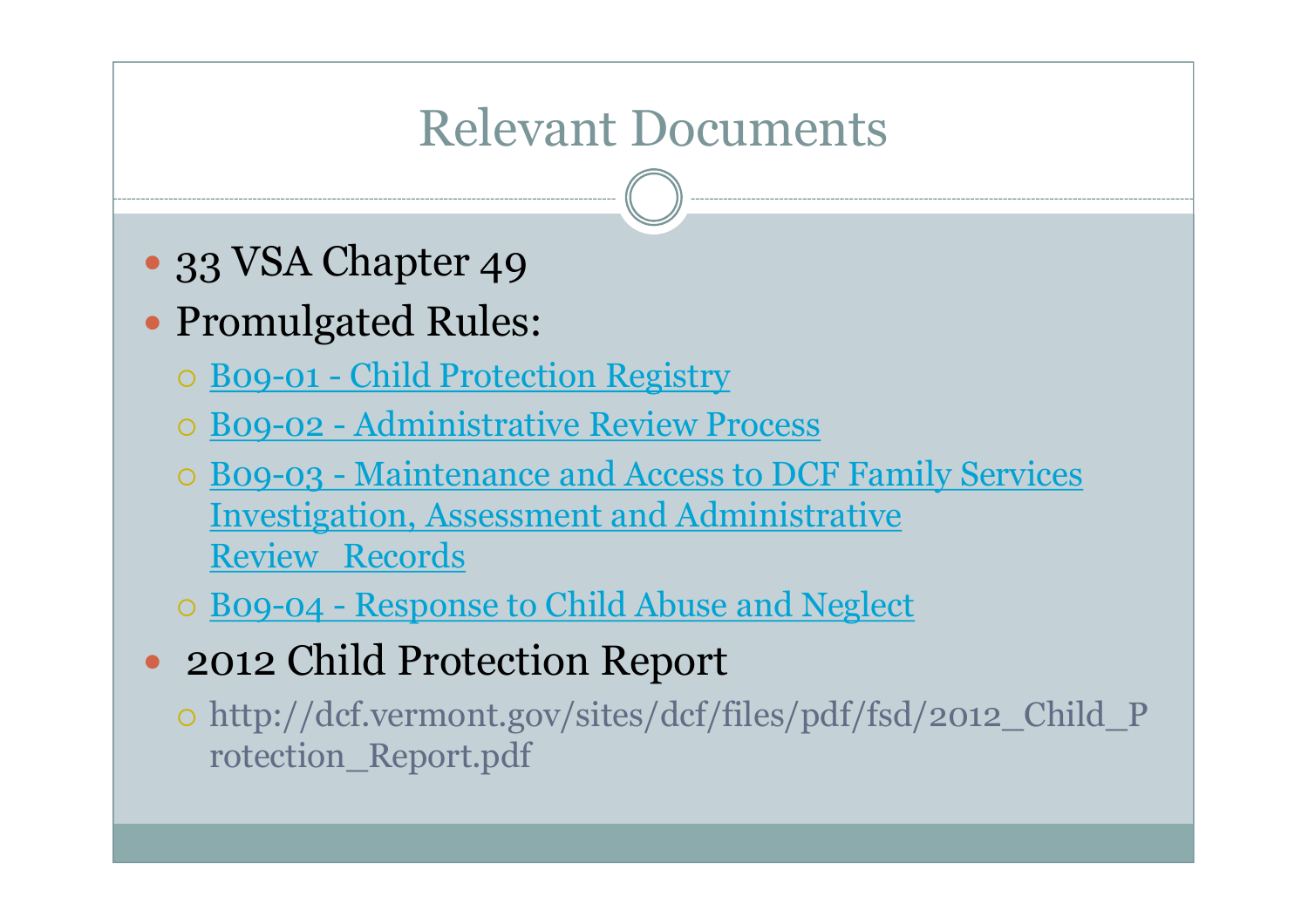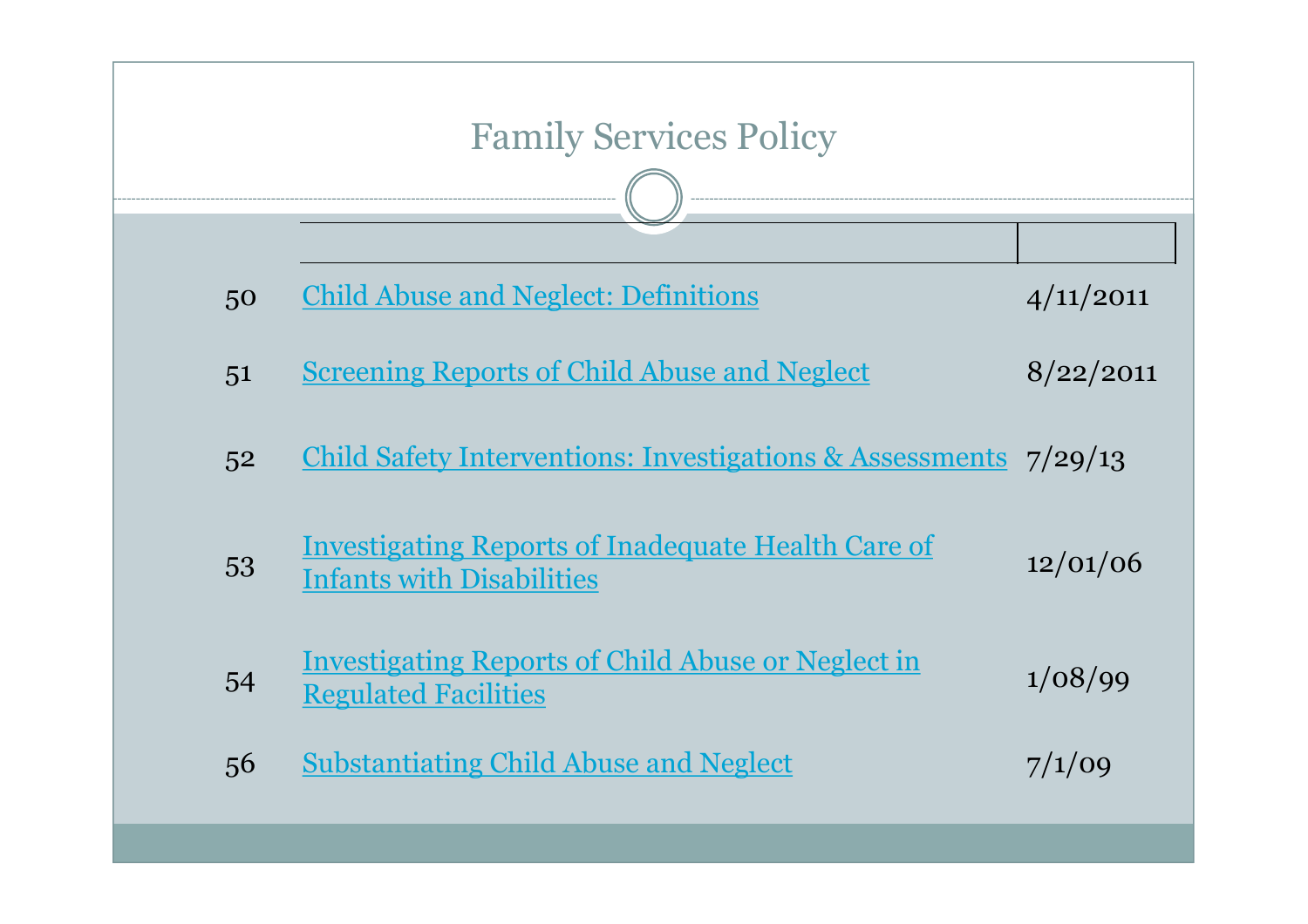• An "abused or neglected child" means a child whose physical health, psychological growth and development or welfare is harmed or is at substantial risk of harm by the acts or omissions of his or her parent or other person responsible for the child's welfare. An "abused or neglected child" also means a child who is sexually abused or at substantial risk of sexual abuse by any person.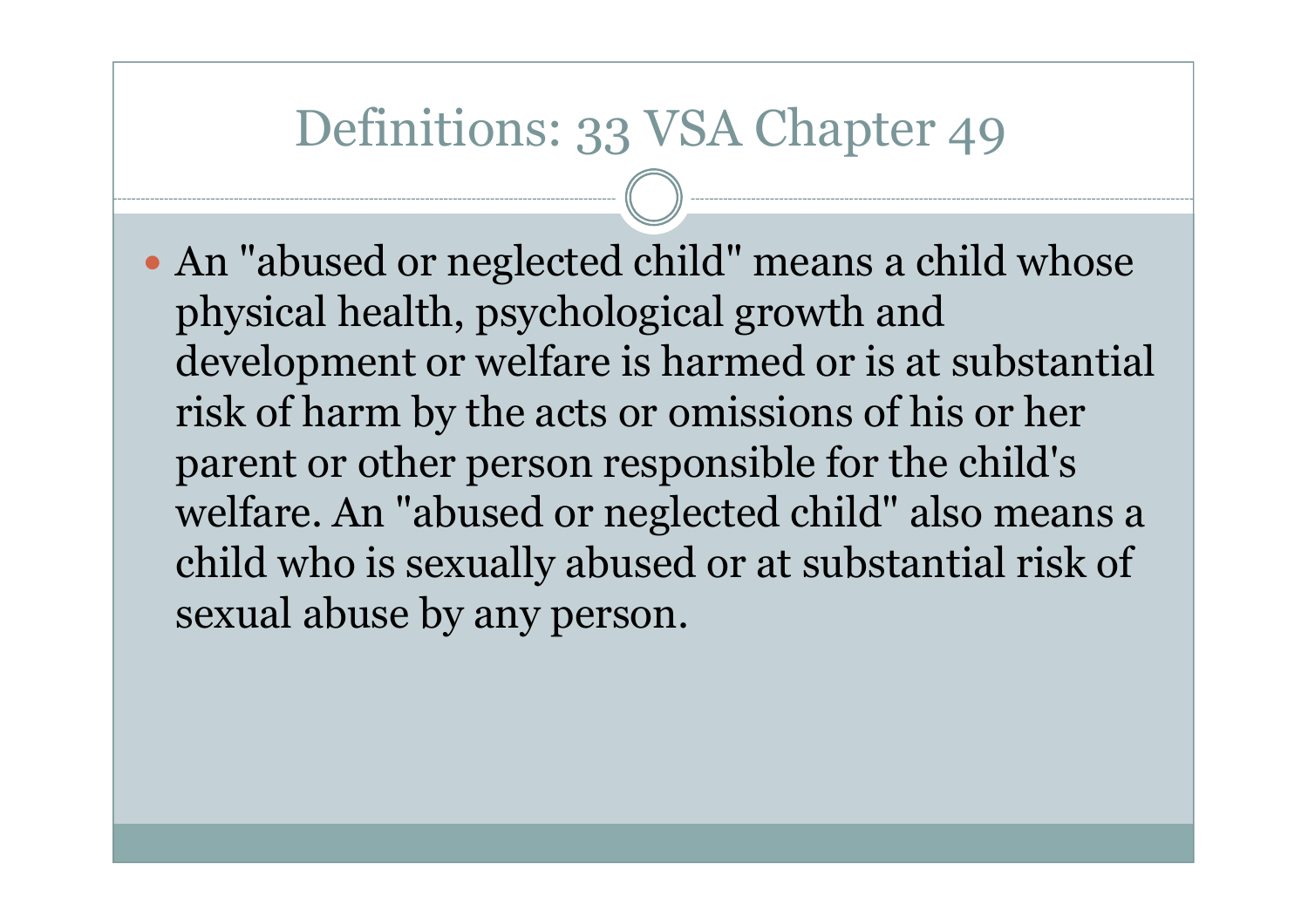#### "Harm" can occur by:

(A) Physical injury or emotional maltreatment;

(B) Failure to supply the child with adequate food, clothing, shelter, or health care. For the purposes of this subchapter, "adequate health care" includes any medical or nonmedical remedial health care permitted or authorized under state law. Notwithstanding that a child might be found to be without proper parental care under chapter 55 of Title 33, a parent or other person responsible for a child's care legitimately practicing his or her religious beliefs who thereby does not provide specified medical treatment for a child shall not be considered neglectful for that reason alone; or

(C) Abandonment of the child.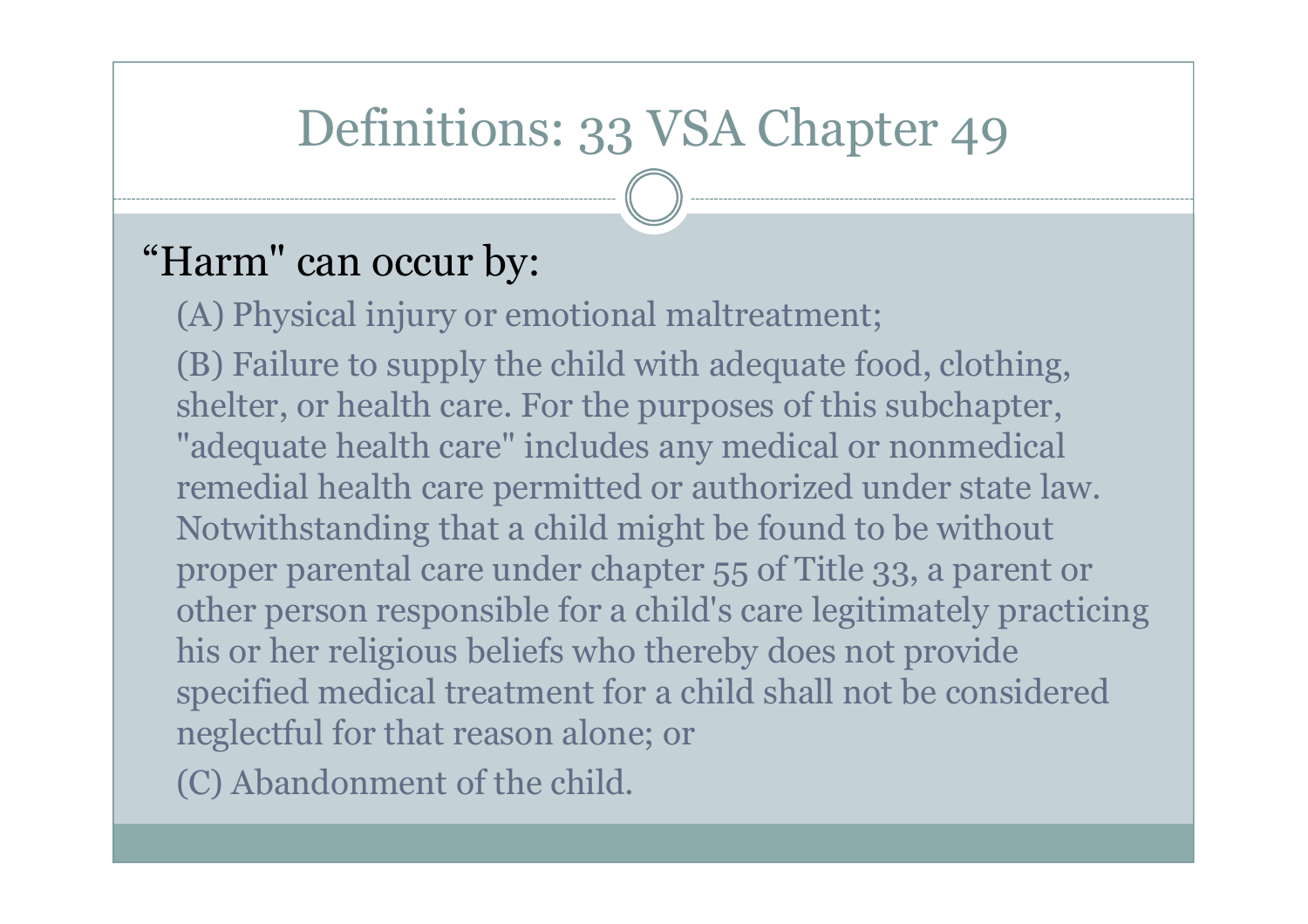• "Risk of harm" means a significant danger that a child will suffer serious harm other than by accidental means, which harm would be likely to cause physical injury, neglect, emotional maltreatment or sexual abuse.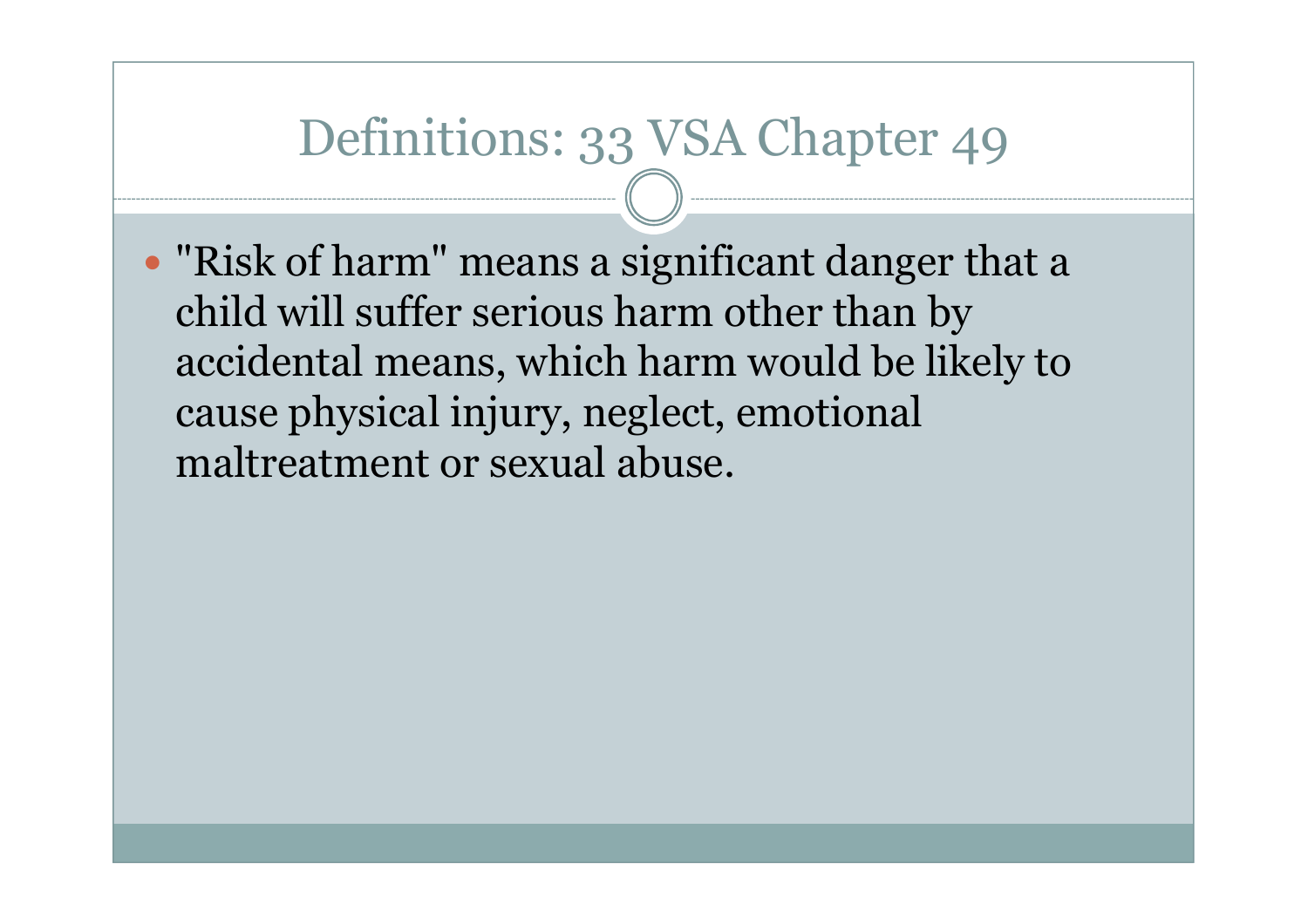"A person responsible for a child's welfare" includes the child's parent; guardian; foster parent; any other adult residing in the child's home who serves in a parental role; an employee of a public or private residential home, institution or agency; or other person responsible for the child's welfare while in a residential, educational, or child care setting, including any staff person.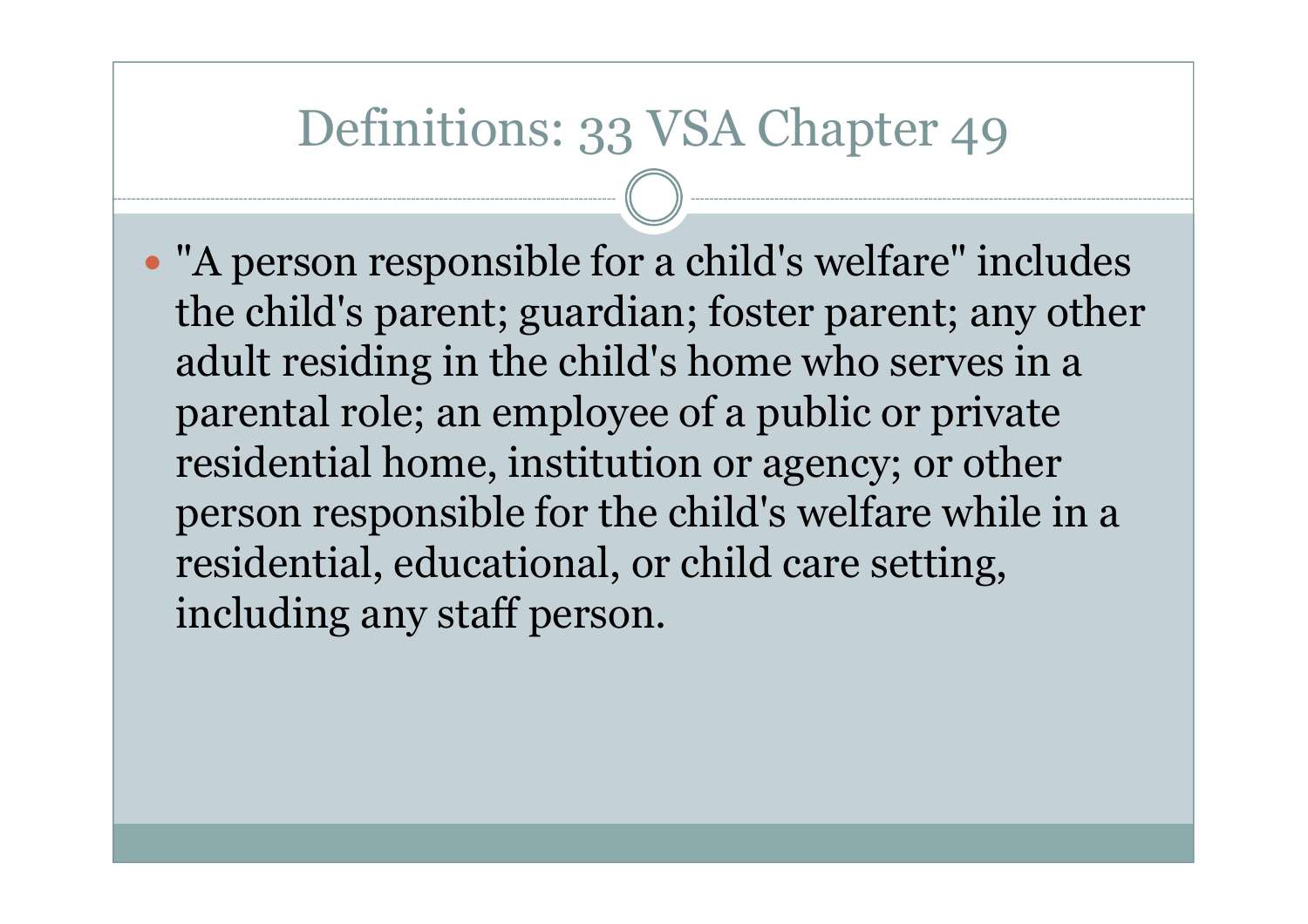- "Physical injury" means death, or permanent or temporary disfigurement or impairment of any bodily organ or function by other than accidental means.
- "Emotional maltreatment" means a pattern of malicious behavior which results in impaired psychological growth and development.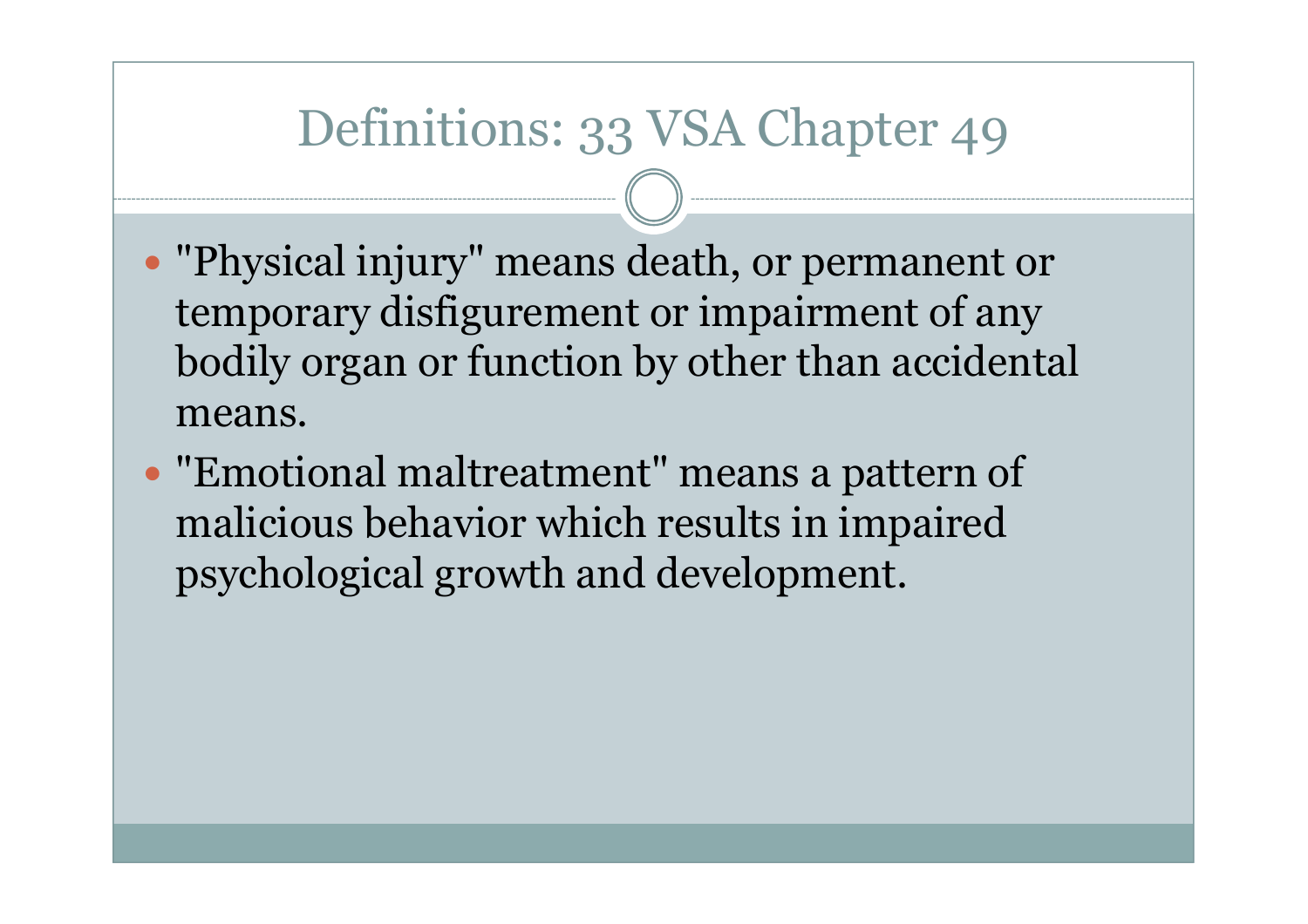• Sexual abuse" consists of any act or acts by any person involving sexual molestation or exploitation of a child including but not limited to incest, prostitution, rape, sodomy, or any lewd and lascivious conduct involving a child. Sexual abuse also includes the aiding, abetting, counseling, hiring, or procuring of a child to perform or participate in any photograph, motion picture, exhibition, show, representation, or other presentation which, in whole or in part, depicts a sexual conduct, sexual excitement or sadomasochistic abuse involving a child.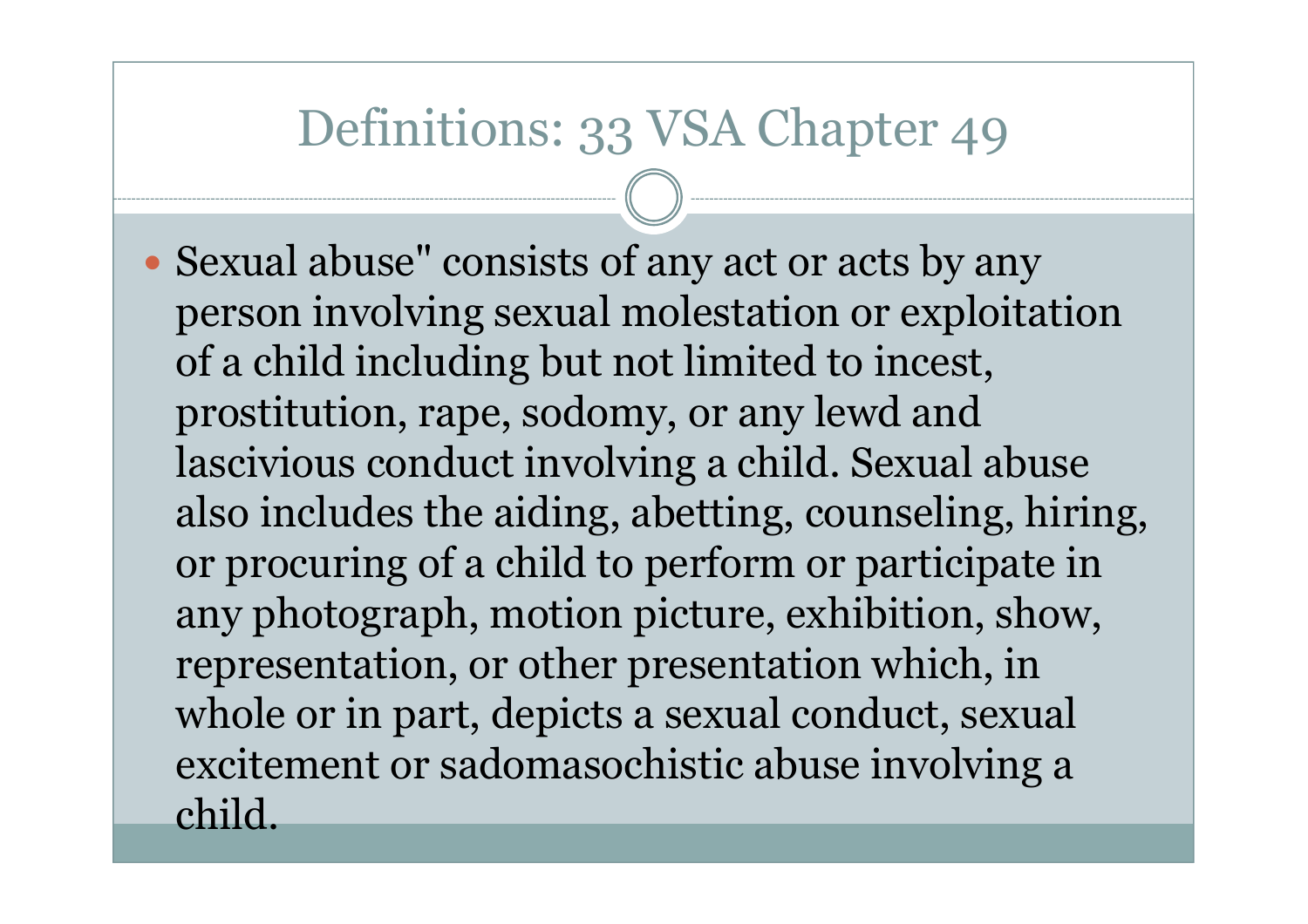# Child Abuse and Neglect Intake – Central Function

- Single toll-free number used 24/7.
- Social workers interact with callers and document intakes in an automated form
- CIU supervisors make report acceptance and track assignment decisions.
- All unaccepted reports get  $2^{nd}$  review at the district.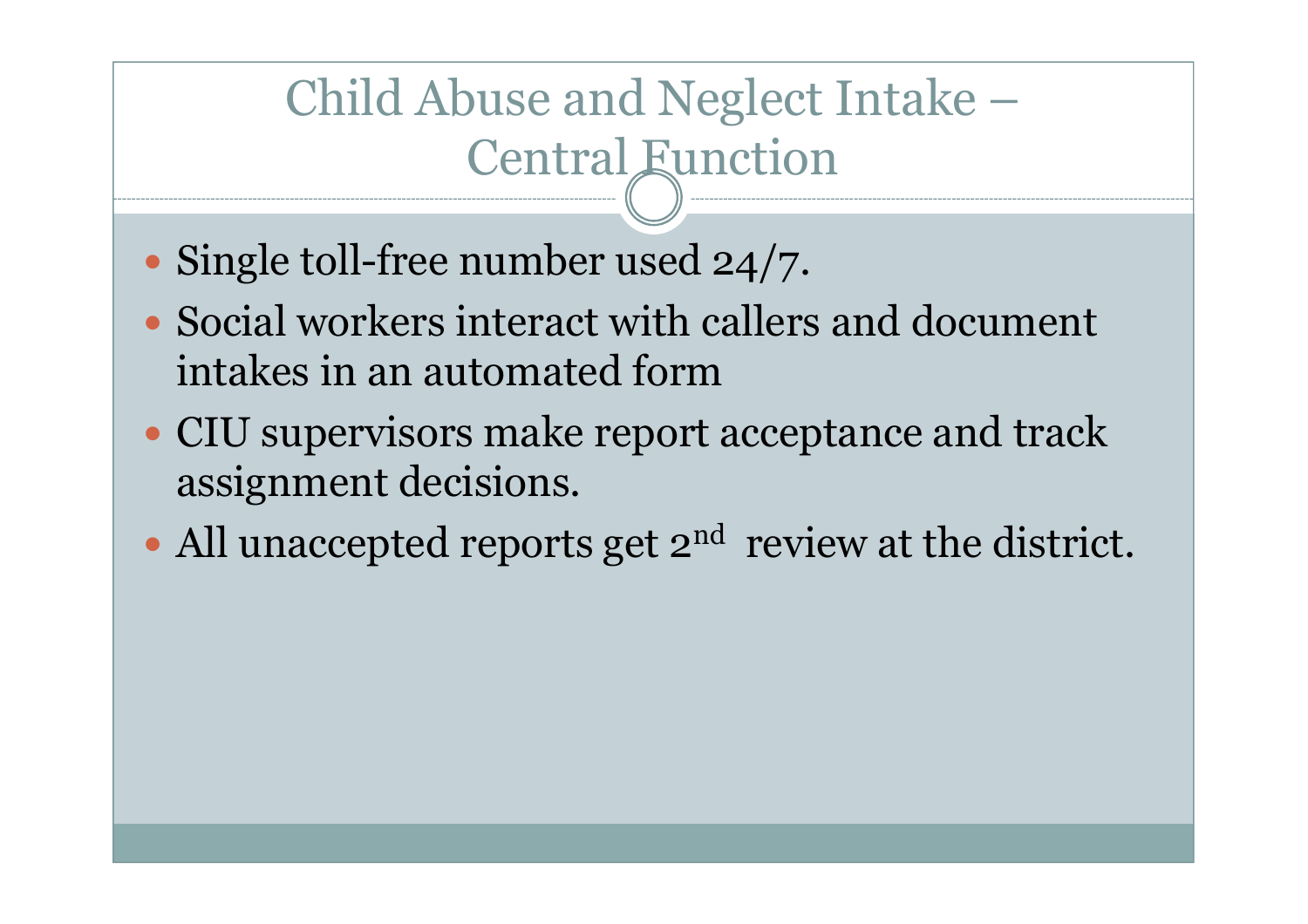# Decision Point: Is this a valid allegation?

- Decision made by Centralized Intake Supervisor.
- A report is considered valid when the division suspects that:
	- the person responsible for the child's welfare has harmed or is harming the child by :

a. physical injury;

b. neglect;

c. medical neglect;

d. emotional maltreatment; and/or.

e. abandonment of the child.

2. The person responsible for the child's welfare has, by acts or omissions, placed the child at significant risk of serious physical harm.

3. Any person who, by acts or omissions, placed the child at significant risk of sexual abuse.

4. Any person has sexually abused a child.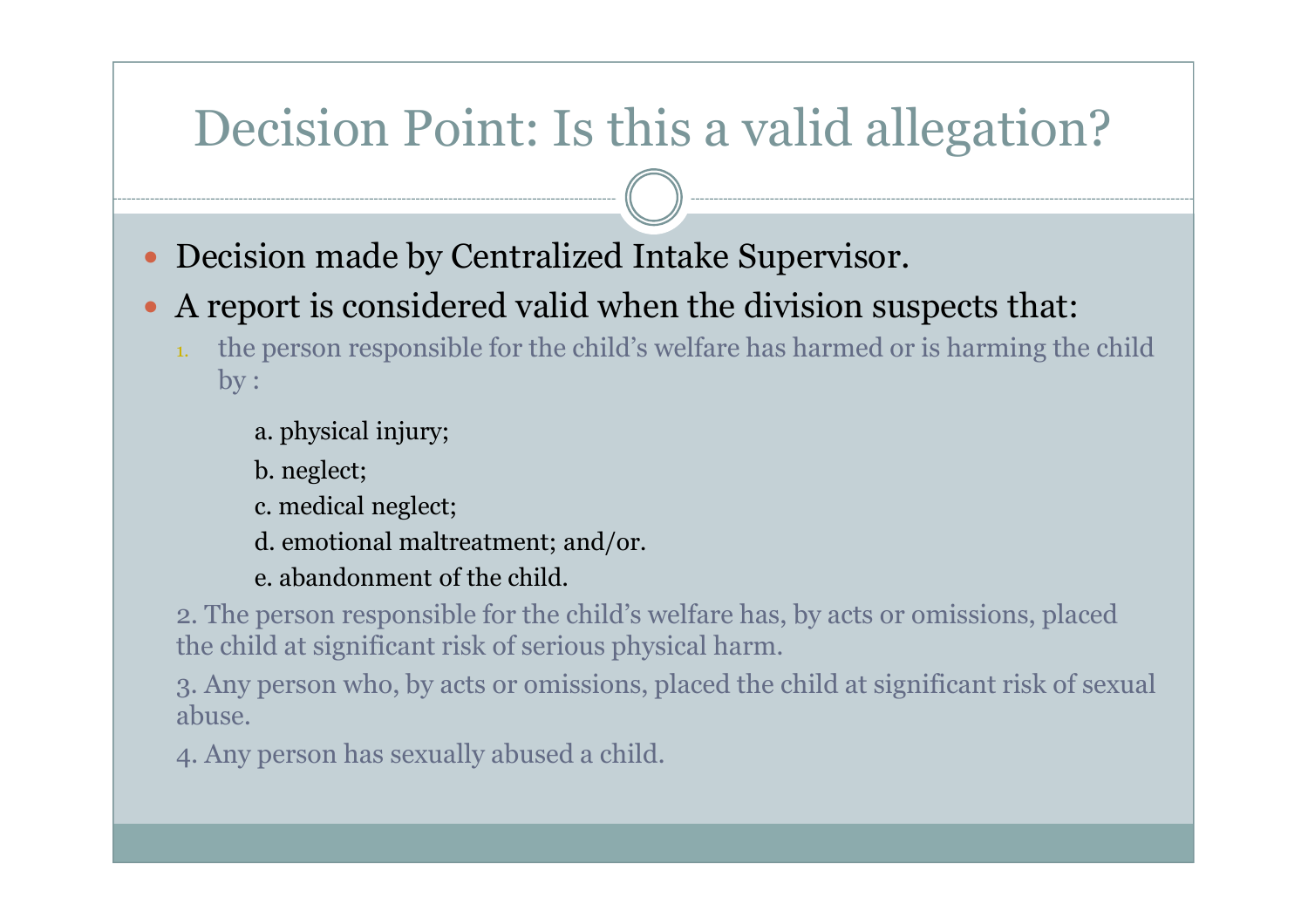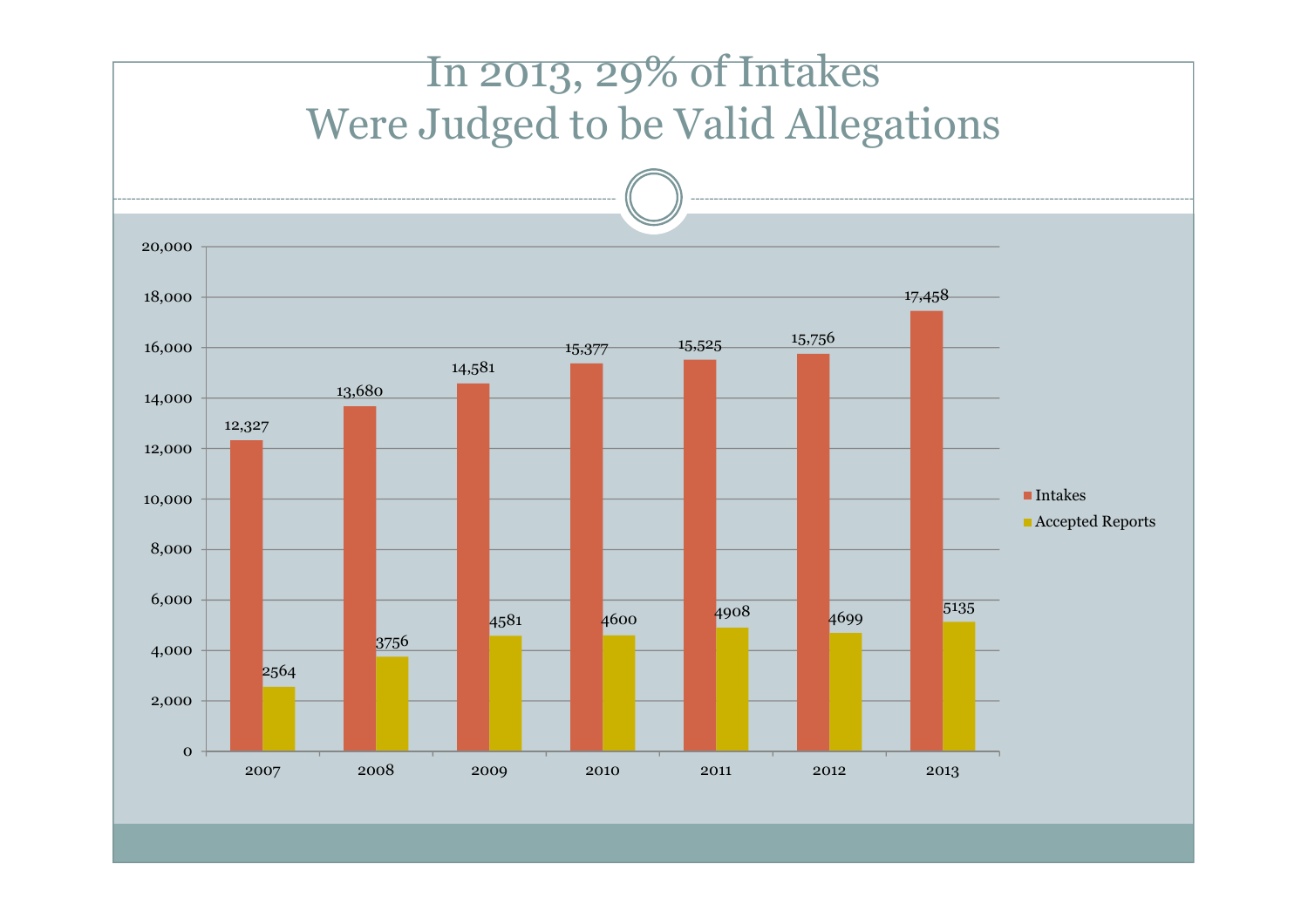# Decision Point: What Type of Intervention?

- Chapter 49 Investigation Required for "substantial child maltreatment, defined as:
	- Sexual abuse by an adult;
	- Abandonment;
	- Child fatality;
	- Malicious punishment; or
	- Serious physical injury
- $\circ$  Chapter 49 Assessment All other valid allegations. The decision to conduct an assessment shall include consideration of the following factors:

(1) the nature of the conduct and the extent of the child's injury, if any;

(2) the accused person's prior history of child abuse or neglect, or lack thereof; and

(3) the accused person's willingness or lack thereof to accept responsibility for the conduct and cooperate in remediation.

 CHINS(B) assessment – Focuses on whether the child is a child in need of care and supervision (CHINS) in that he or she is without proper parental care.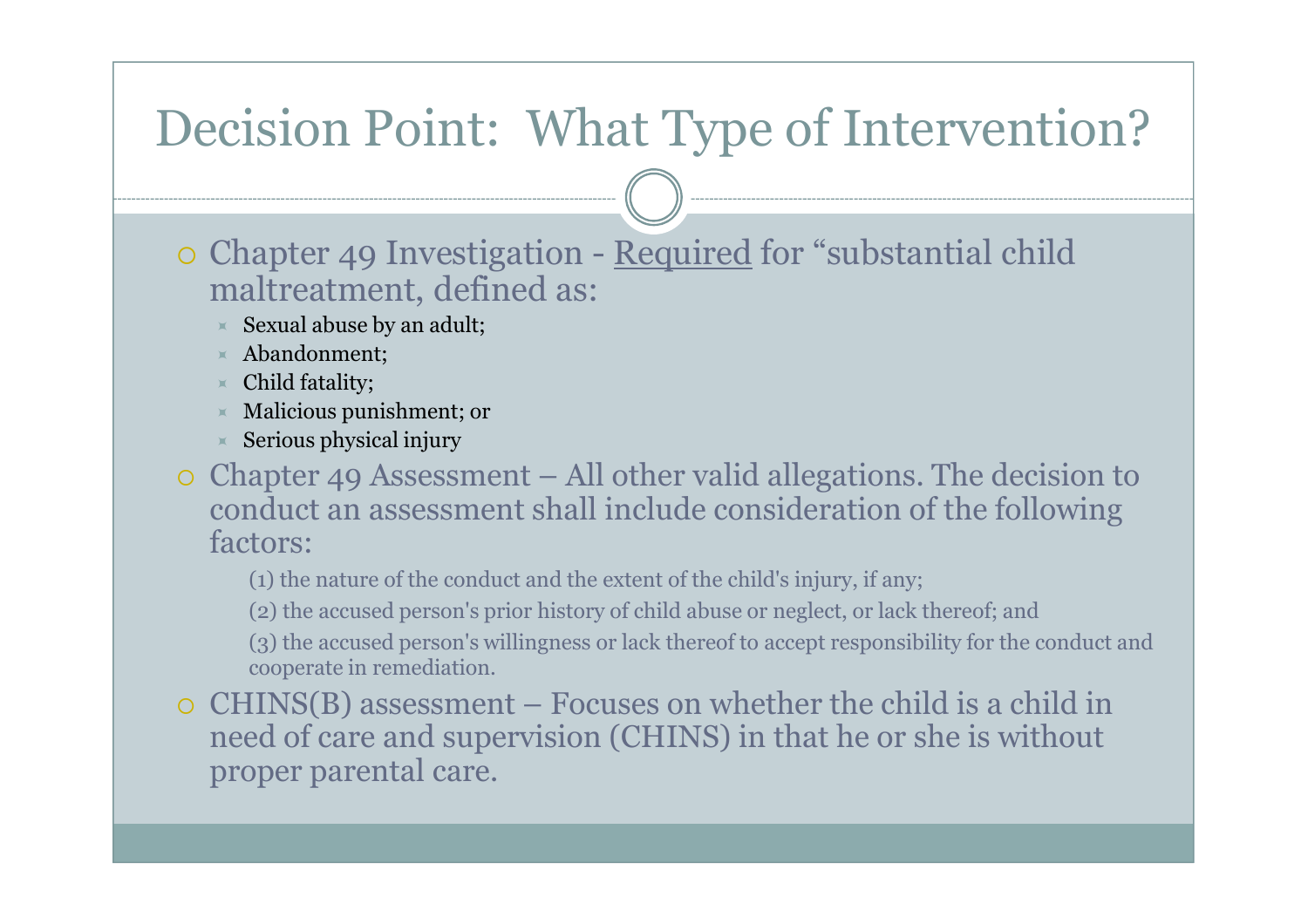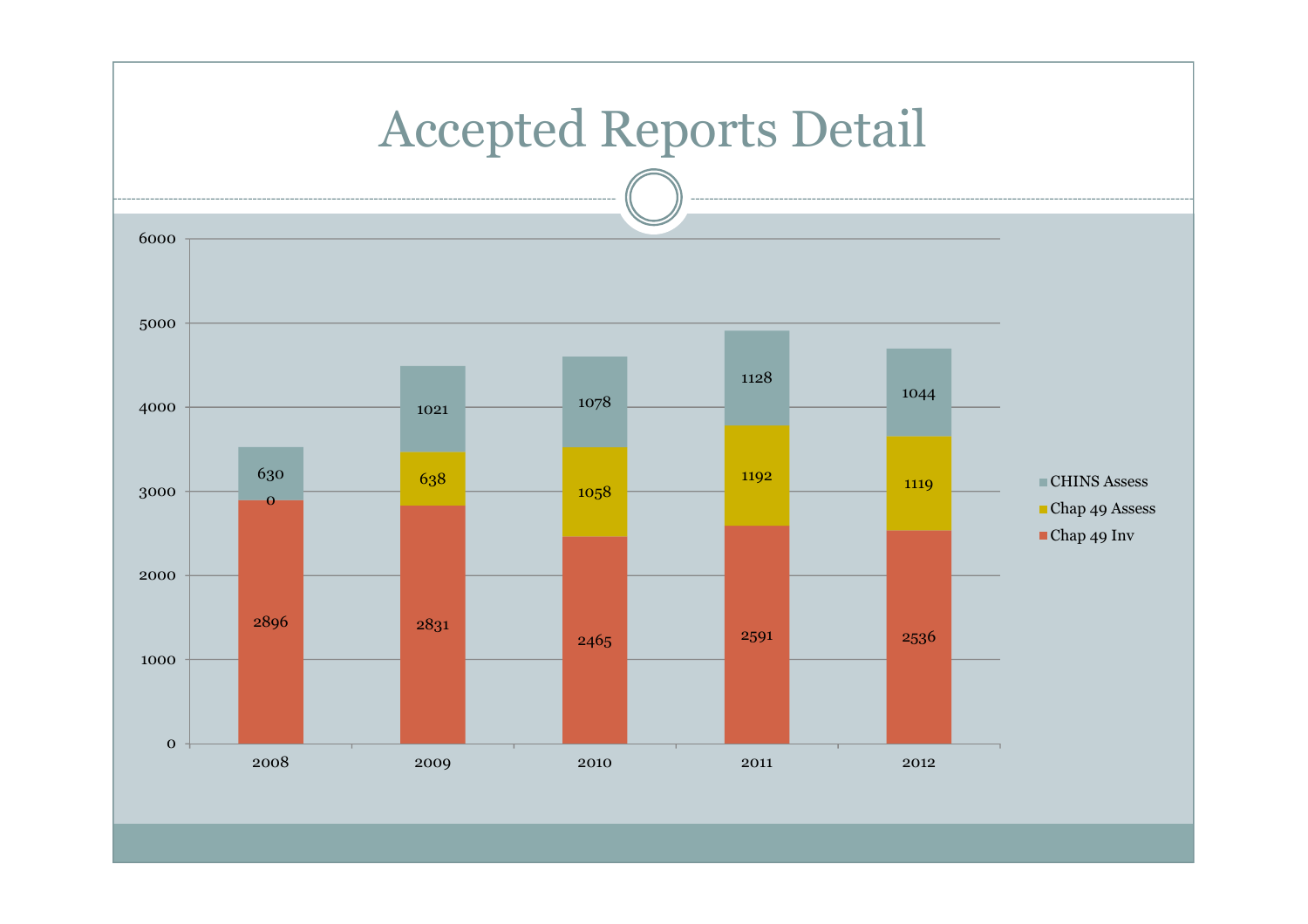### How Does Vermont Compare to the Nation? (Chapter 49 Assessments/Investigations only)

#### Vermont:



*Data source: NCANDS*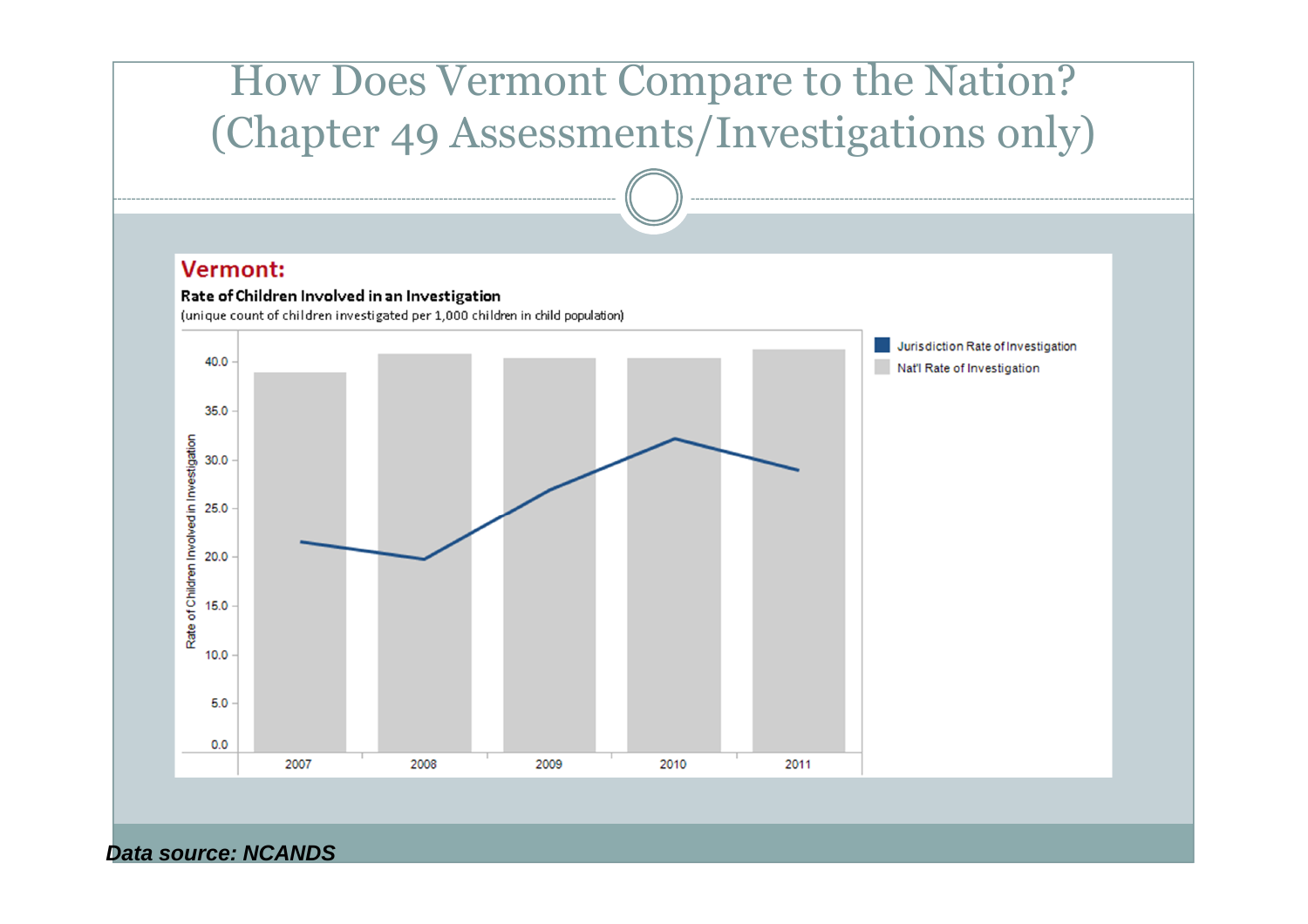# Safety is the First Priority in Both Tracks

- The same safety assessment tool is used to inform decisions about immediate safety concerns.
	- The same options, including seeking a CHINS petition, are available.
- The same risk assessment tool is used to inform the decision about the need for ongoing services to the family.
	- Families are referred to needed services in either track.
- A family may received ongoing services after either intervention. No substantiation is required.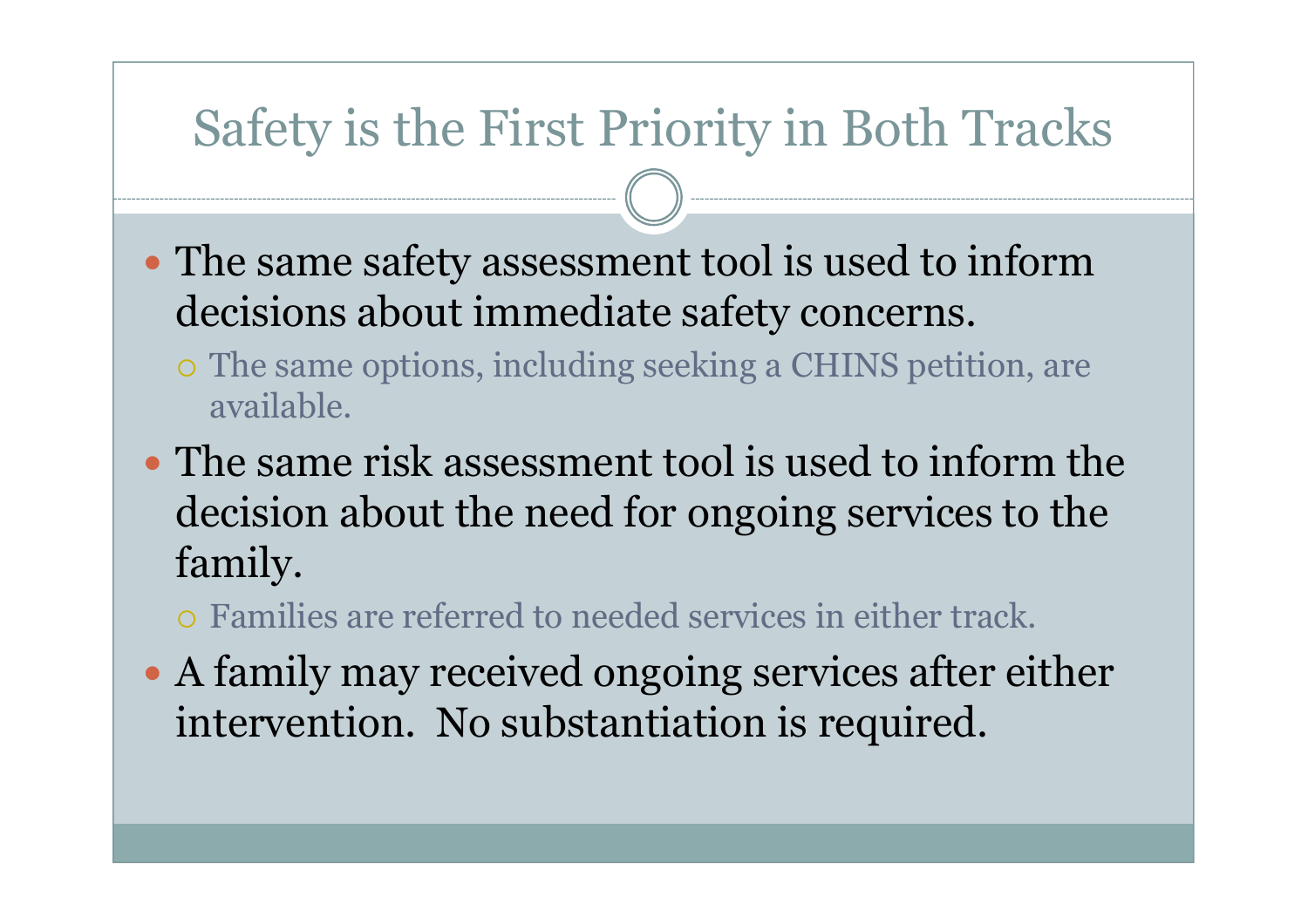# Statutorily Required Steps for Investigation

- Child must be interviewed/observed within 72 hours.
- May be w/o parental permission, but parent must be informed soon after.
- Other requirements:
	- Caretaker interview
	- Alleged Perpetrator interview
	- Visit the home
	- Visit the site of the alleged abuse.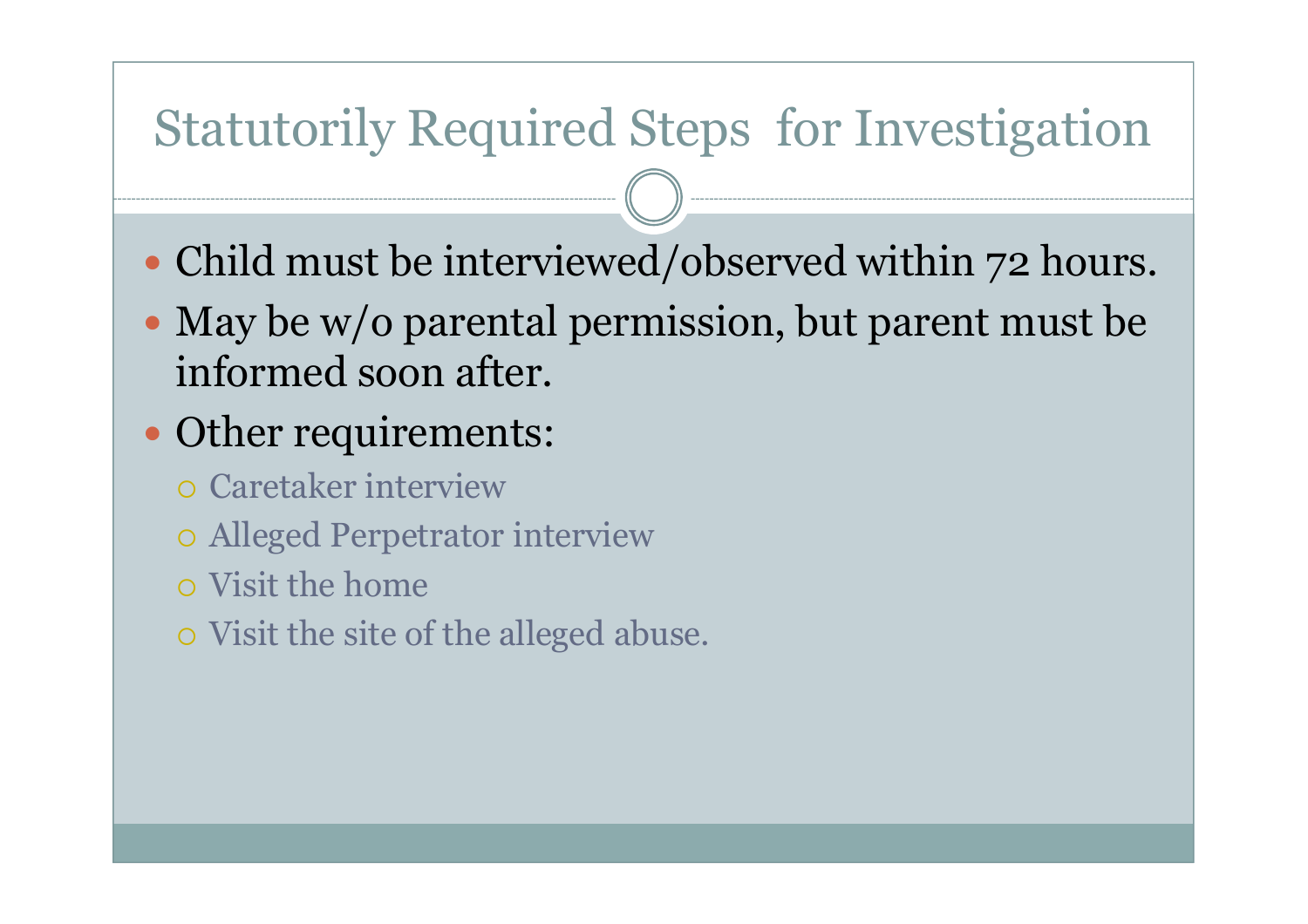### Statute requires that division shall, to the extent reasonable, determine:

- The nature, extent and cause of the abuse or neglect.
- The identity of the person responsible for the abuse or neglect.
- The names and conditions of any other children living in the same home environment.
- The immediate and long term risk to each child if that child remains in the existing home environment.
- The environment and the relationship of any children in the home to the person responsible for the reported abuse or neglect.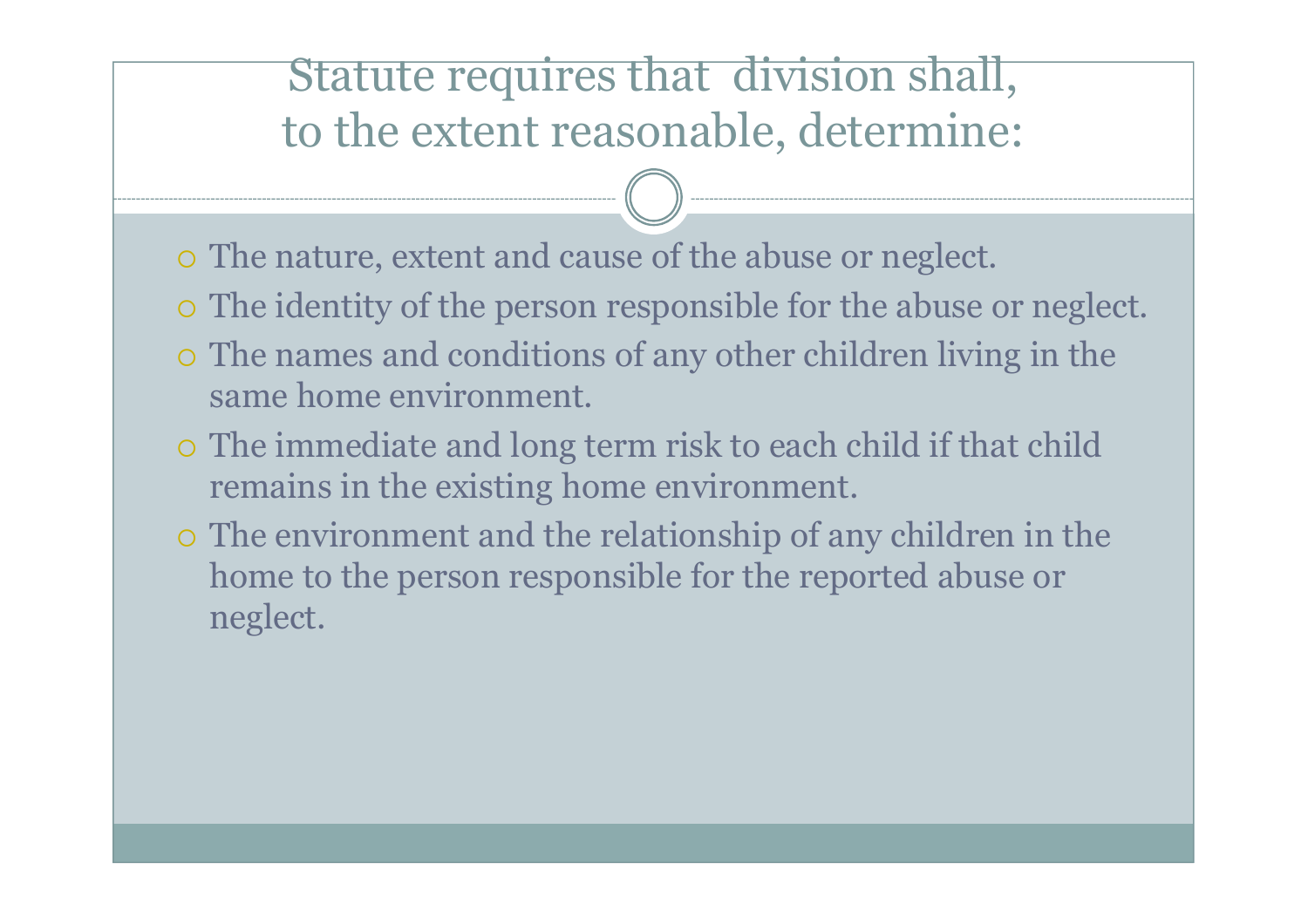# Decision Point: Is the Child Safe?

- The first priority of the social worker is to assess child safety:
	- Is the child safe now?
	- If not, what needs to be done to promote safety?
	- Is out of home placement necessary?
	- If the child must leave home, is a familiar person available to provide short-term care?
	- Is DCF custody a necessary element to promote safety?
- The **Assessment of Danger and Safety** is a tool for the documentation of the safety assessment and the safety plan.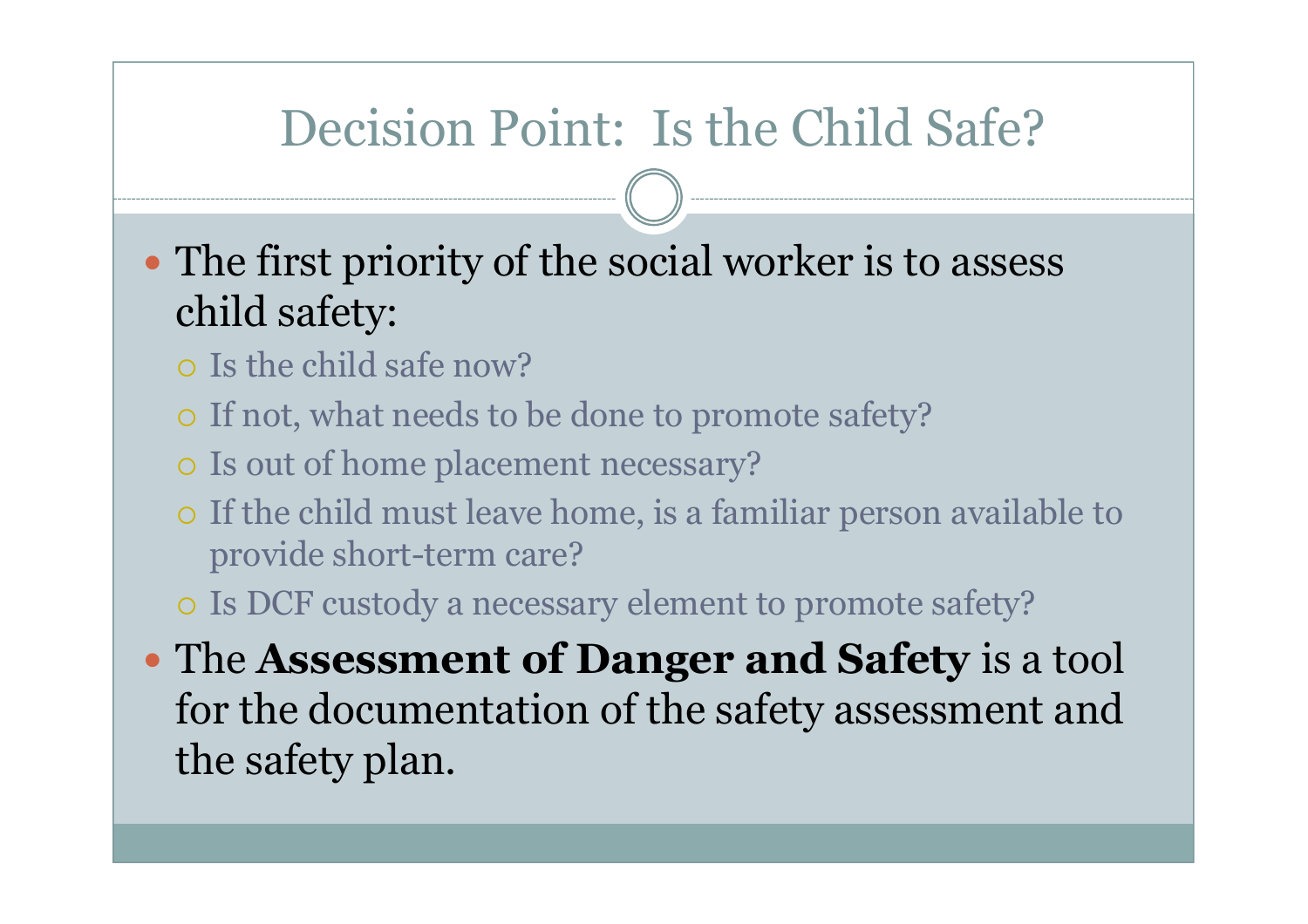### Decision point: Substantiation

 "Substantiated report" means that the commissioner or the commissioner's designee has determined after investigation that a report is based upon accurate and reliable information that would lead a reasonable person to believe that the child has been abused or neglected.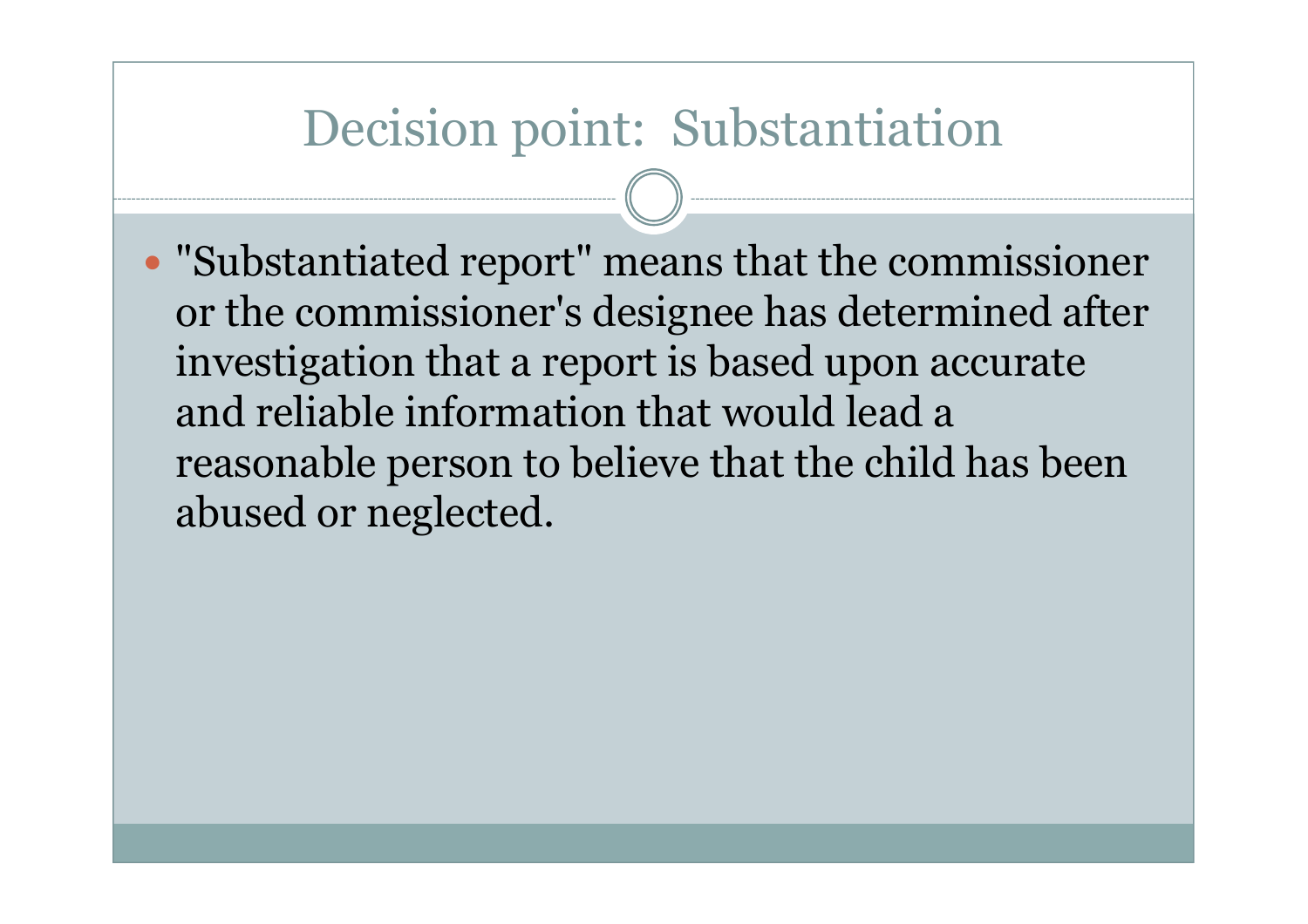# According to Rule: Substantiation Decision

- Shall be based on accurate and reliable information.
- Shall be based on pertinent information gathered.
- Hearsay information from a reliable source may be considered.
- All information shall be weighed with other supporting or conflicting data.
- A statement or disclosure from the child that he or she was abused or neglected is not required.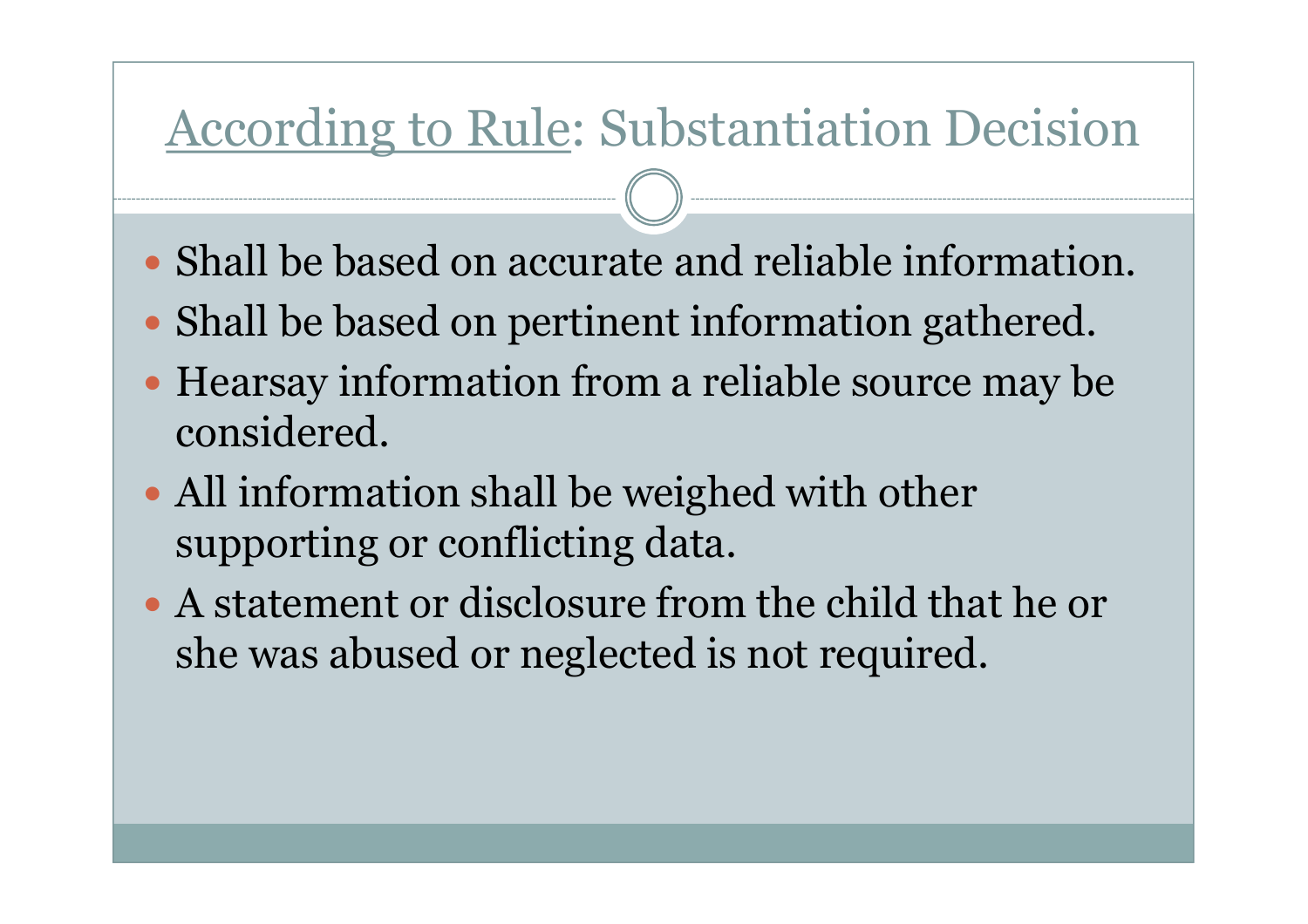- In order to substantiate an allegation of child abuse or neglect, the division must determine that a reasonable person would conclude that:
	- The child is an abused or neglected child as defined in 33 V. S. A. 4912(2); and,
	- unless the substantiated maltreatment is sexual abuse, a person responsible the child's welfare is the perpetrator.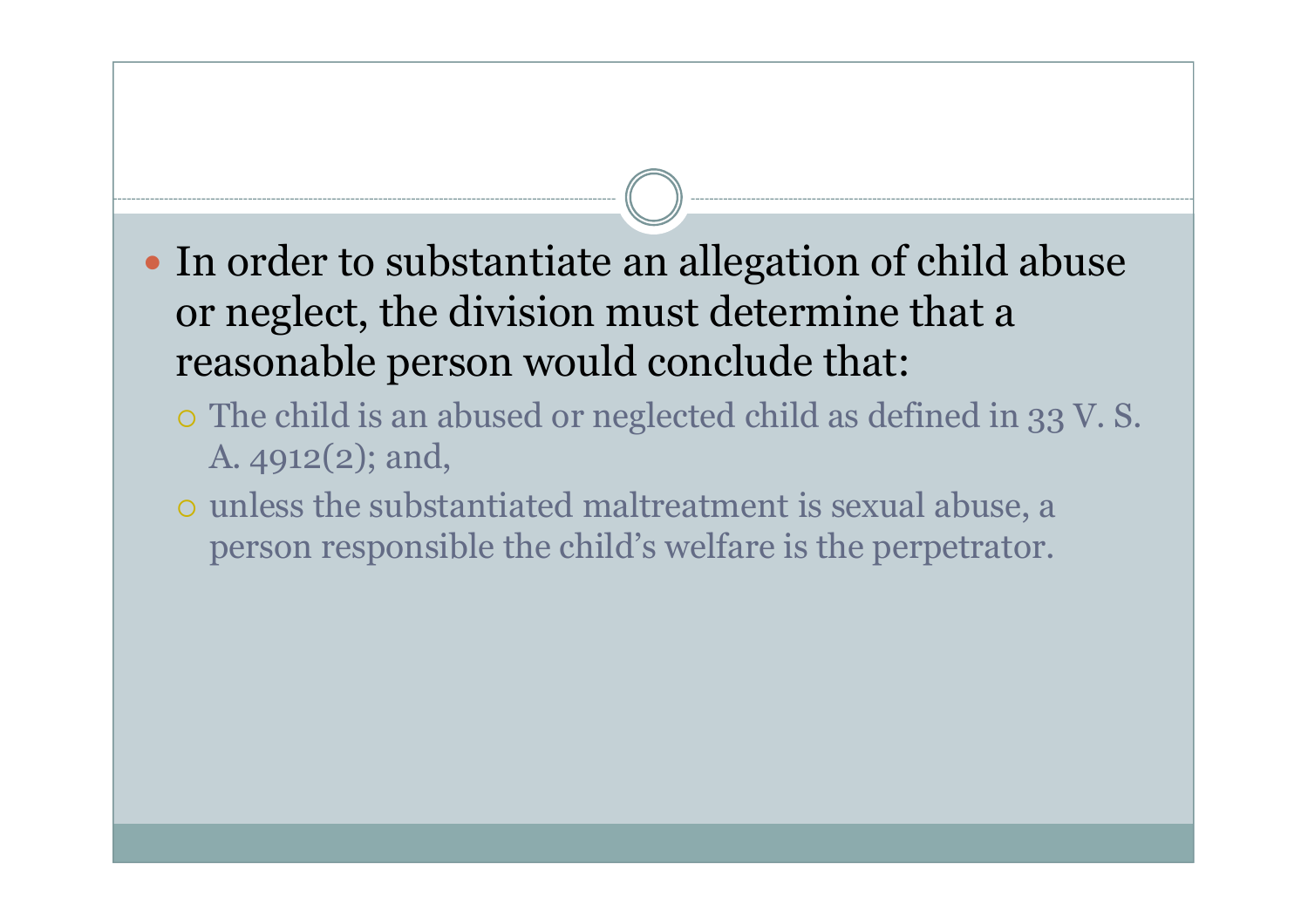# 2012 Substantiations

| ------------------------------- |     |                               |
|---------------------------------|-----|-------------------------------|
|                                 | #   | % of total<br>substantiations |
| <b>Physical Abuse</b>           | 119 | 17.5%                         |
| <b>Sexual Abuse</b>             | 304 | 44.7%                         |
| <b>Risk of Sexual Abuse</b>     | 74  | 10.9%                         |
| <b>Risk of Harm</b>             | 153 | 22.5%                         |
| <b>Emotion Maltx/Neglect</b>    | 30  | 4.4%                          |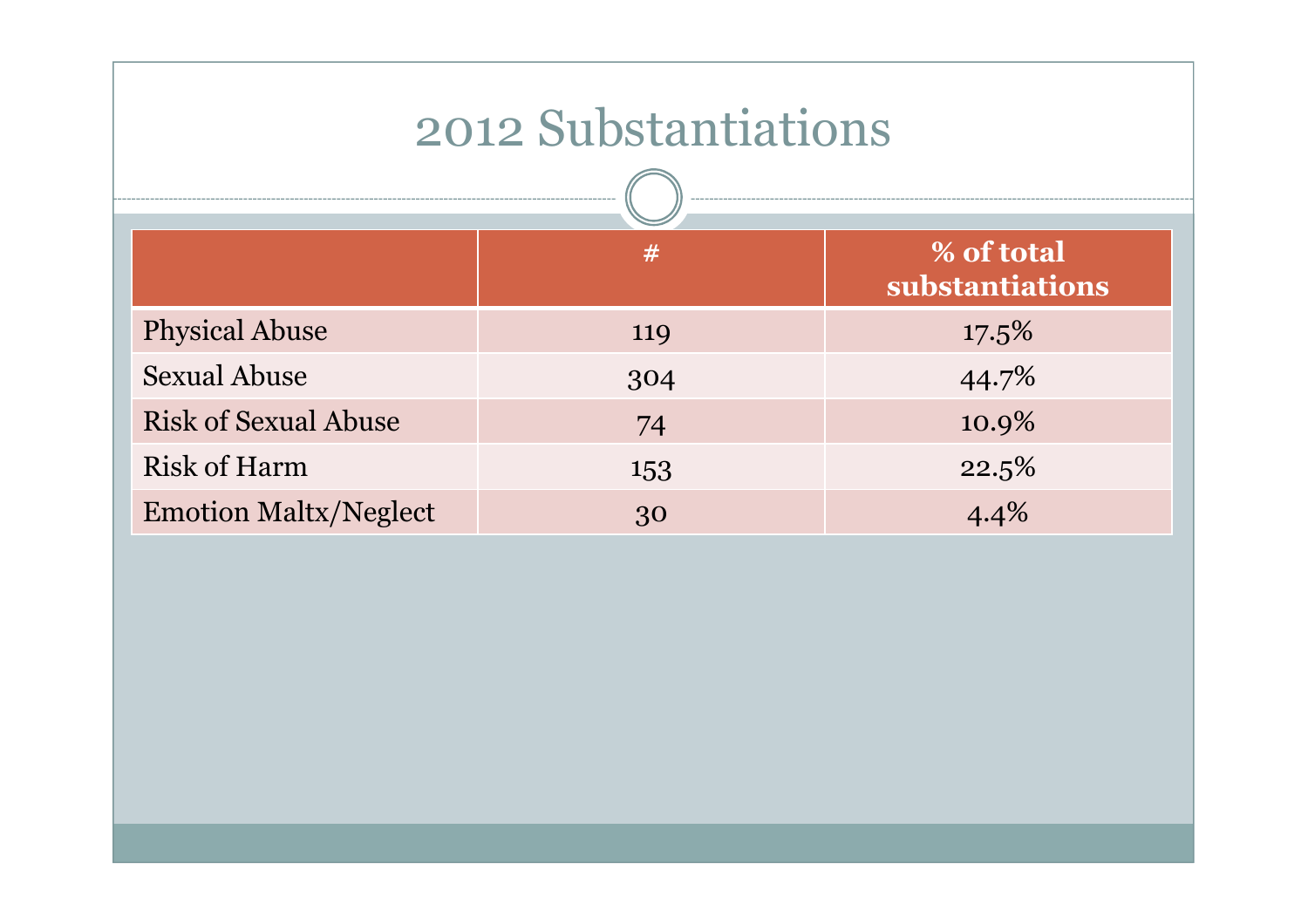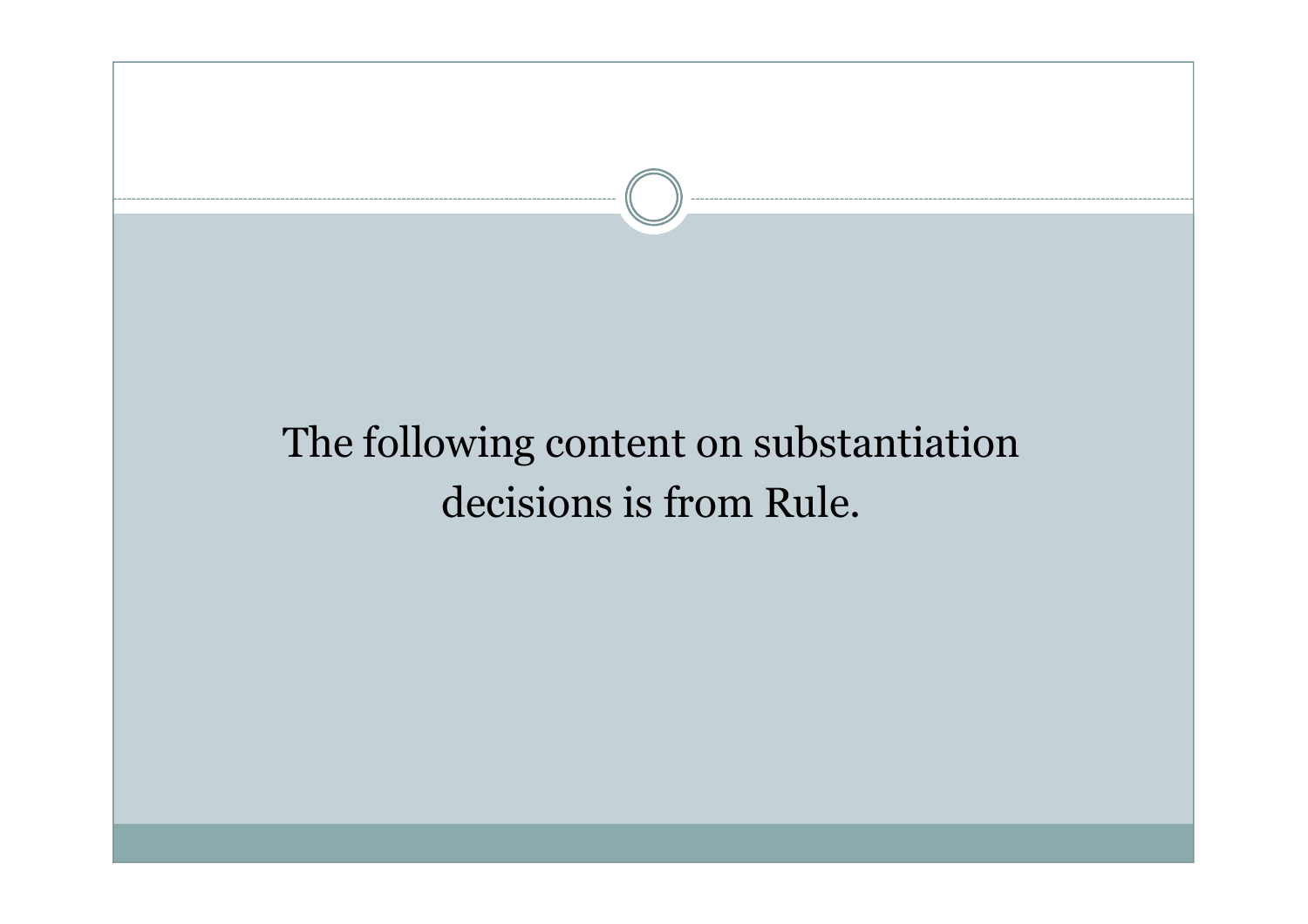# Substantiating Abandonment

- The person responsible for the child's welfare has ceased to provide for the needs of the child and has not made arrangements for the child's care.
- The situation must exist beyond a reasonable time, based on the child's developmental level.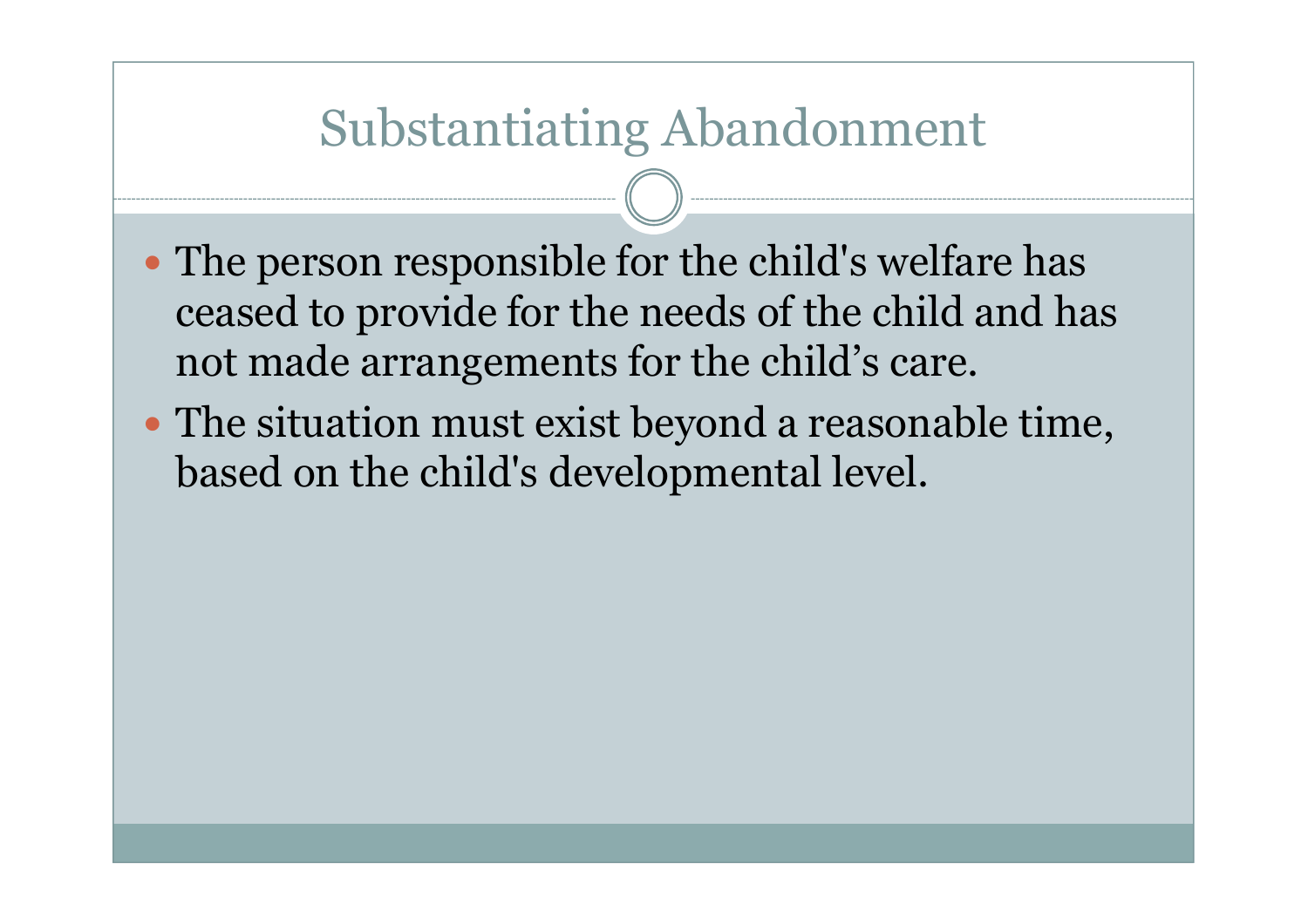### Substantiating Emotional Maltreatment

- A pattern of behavior is present. The pattern does not have to be of the same behavior for the purpose of substantiating the report;
- The behavior is malicious, that is, cruel behavior intended to induce suffering, including torturing which does not result in physical harm; and,
- The behavior resulted in impaired psychological growth and development. In making this last decision, the worker may seek the advice of a medical, mental health or other professional.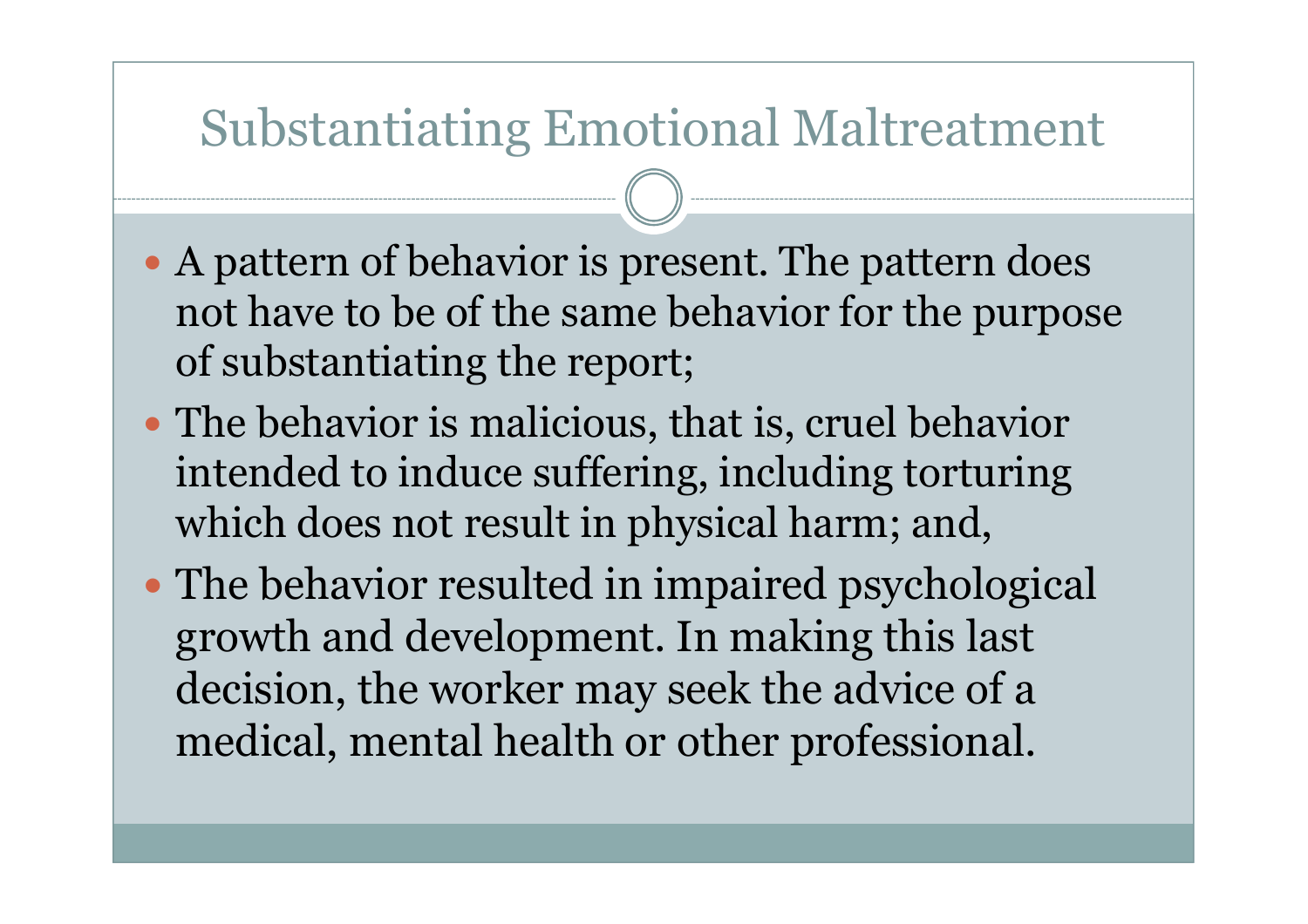# Substantiating Neglect

- a pattern of failing to provide or maintain :
	- Adequate nutritious food needed to maintain age-appropriate physical and social activities and prevent nutritional deficiencies, illness, or impairment of physical and mental functioning. A medical and/or nutritional practitioner must support this finding.
	- Clothing and footwear appropriate to the environmental conditions;
	- Adequate shelter and protection from weather and hazards in the dwelling or on the property; and/or
	- Adequate medical, dental, or mental health care for a health problem which, in the opinion of a medical or mental health professional, has or may result in risk of physical or mental limitation or incapacity if untreated.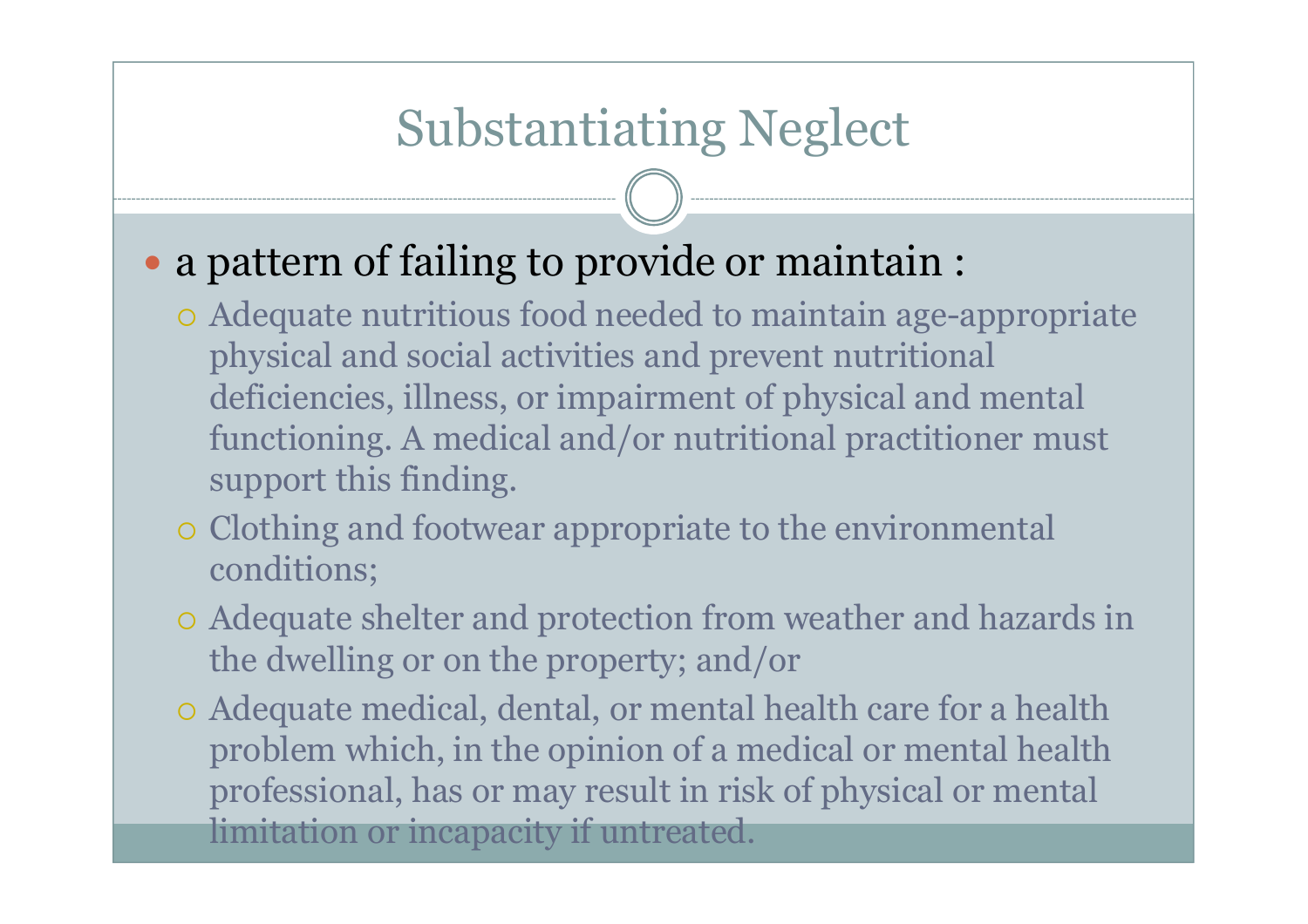- Steps taken to reduce or eliminate the neglect shall be taken into consideration.
- If solely the result of caretaker's lack of financial means, neglect is not substantiated.
- Substantiation is not be based solely on an individual's disability.
- If a caretaker is legitimately practicing his or her religious beliefs by not providing specific medical treatment, neglect is not substantiated for that reason alone.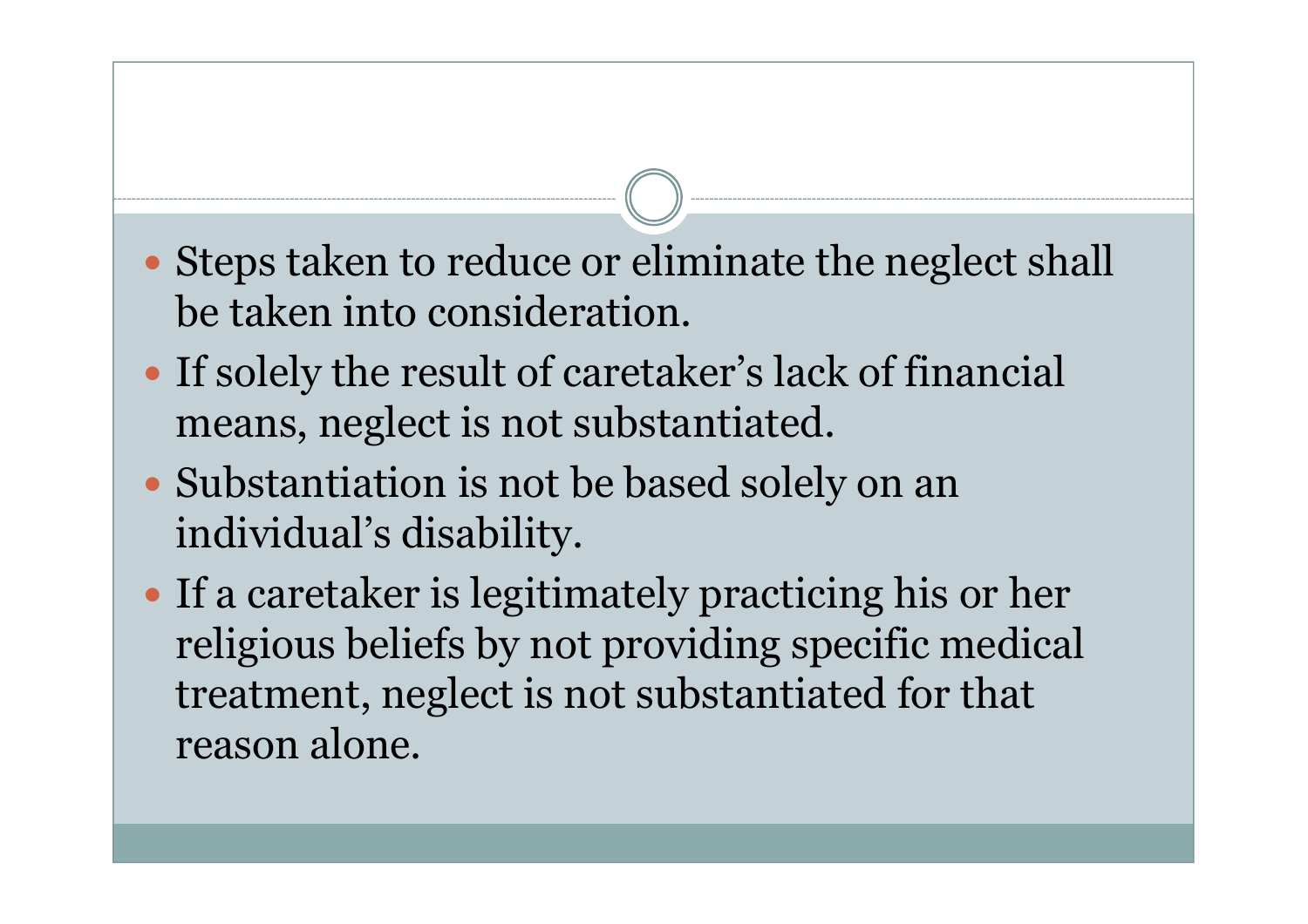# Substantiating Physical Abuse (119 in 2012)

- Physical injury of the child, by other than accidental means, causing:
	- death; or,
	- permanent or temporary disfigurement or impairment of any bodily organ or function.
- Visible bruises are not required in order to substantiate.
- Physical injury is abuse when the injury occurred non-accidentally, or there was intent to cause harm, or a reasonable person could have predicted the harm.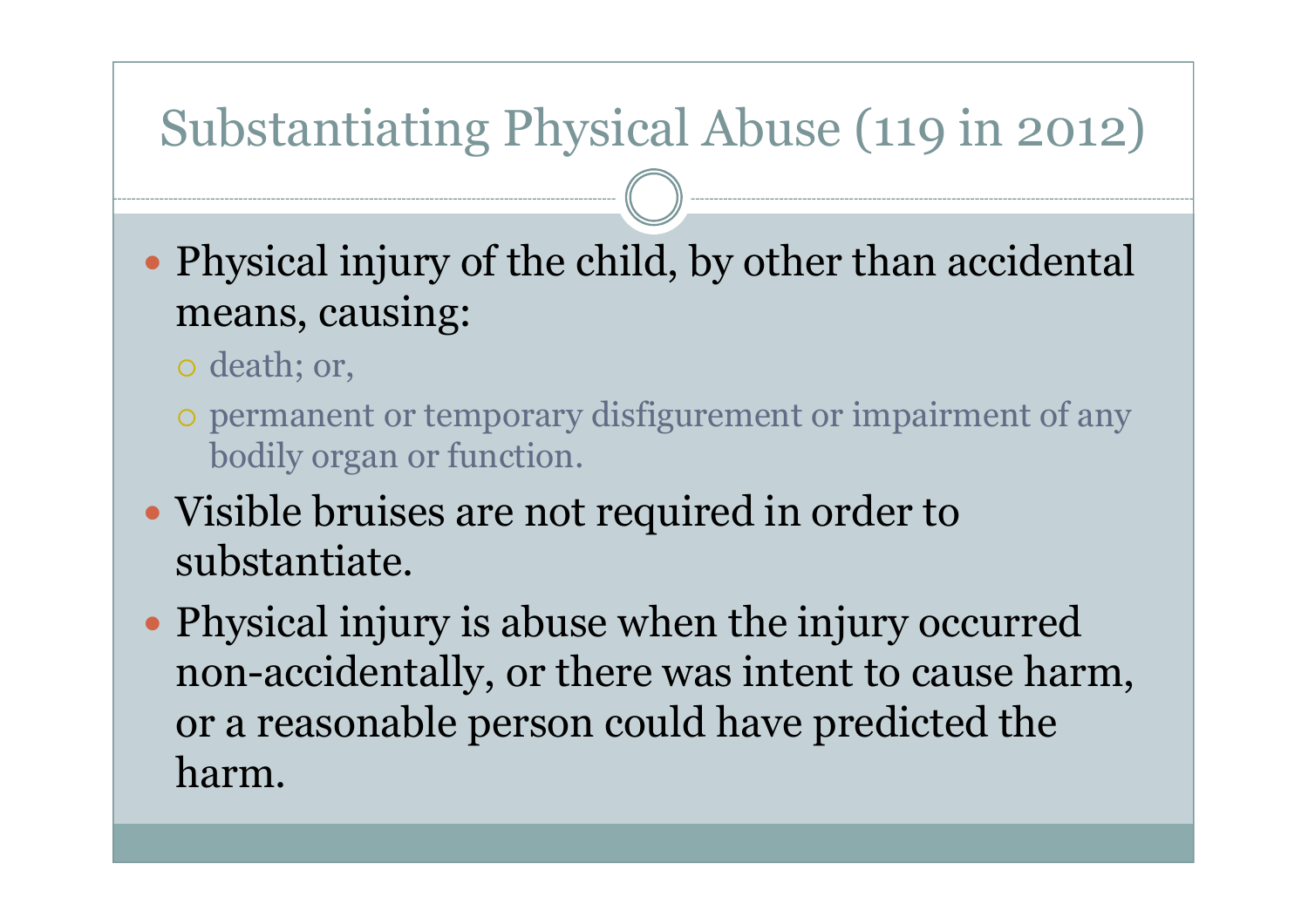### Substantiating Sexual Abuse (304 in 2012)

• Any person can be substantiated when a reasonable person would believe that one of the following has occurred: sexual molestation or exploitation of a child including, but not limited to, incest, prostitution, rape, sodomy, any lewd and lascivious conduct involving a child or the aiding, abetting, counseling, hiring, or procuring of a child to perform or participate in any photograph, motion picture, exhibition, show, representation, or other presentation which, in whole or in part, depicts sexual conduct, sexual excitement or sadomasochistic abuse involving a child.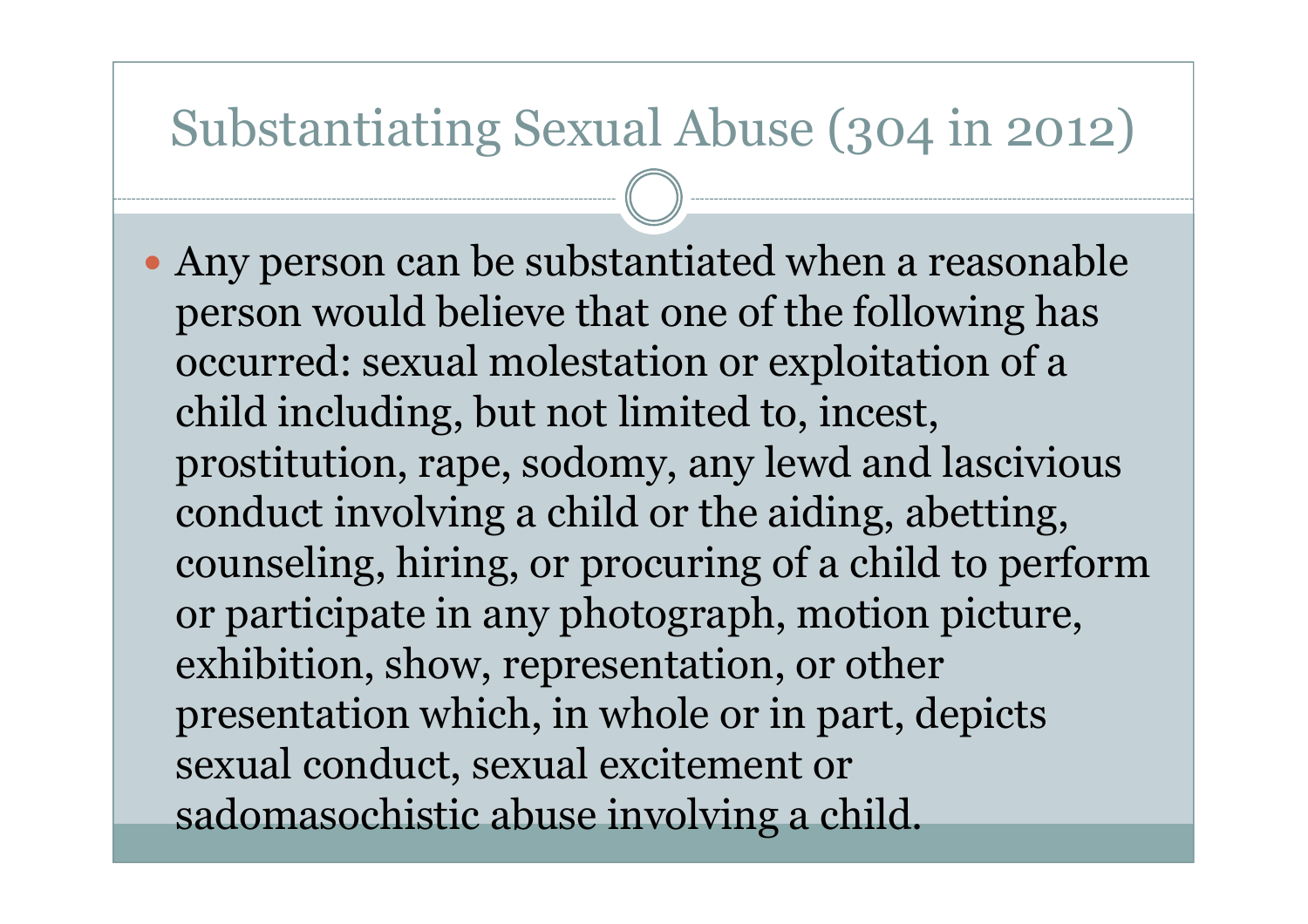#### Sexual abuse by a person age 18 or older can be substantiated if:

- The contact was incestuous;
- o the perpetrator was entrusted to care for the child by the authority of the law or the child is the perpetrator's child, grandchild, foster child, adopted child or stepchild ;
- o the child is being exploited, or prostitution is involved;
- a significant difference in age, size or developmental level is used to victimize the child; and/or
- force, threat, or coercion is involved; or the victim did not have the ability or opportunity to consent.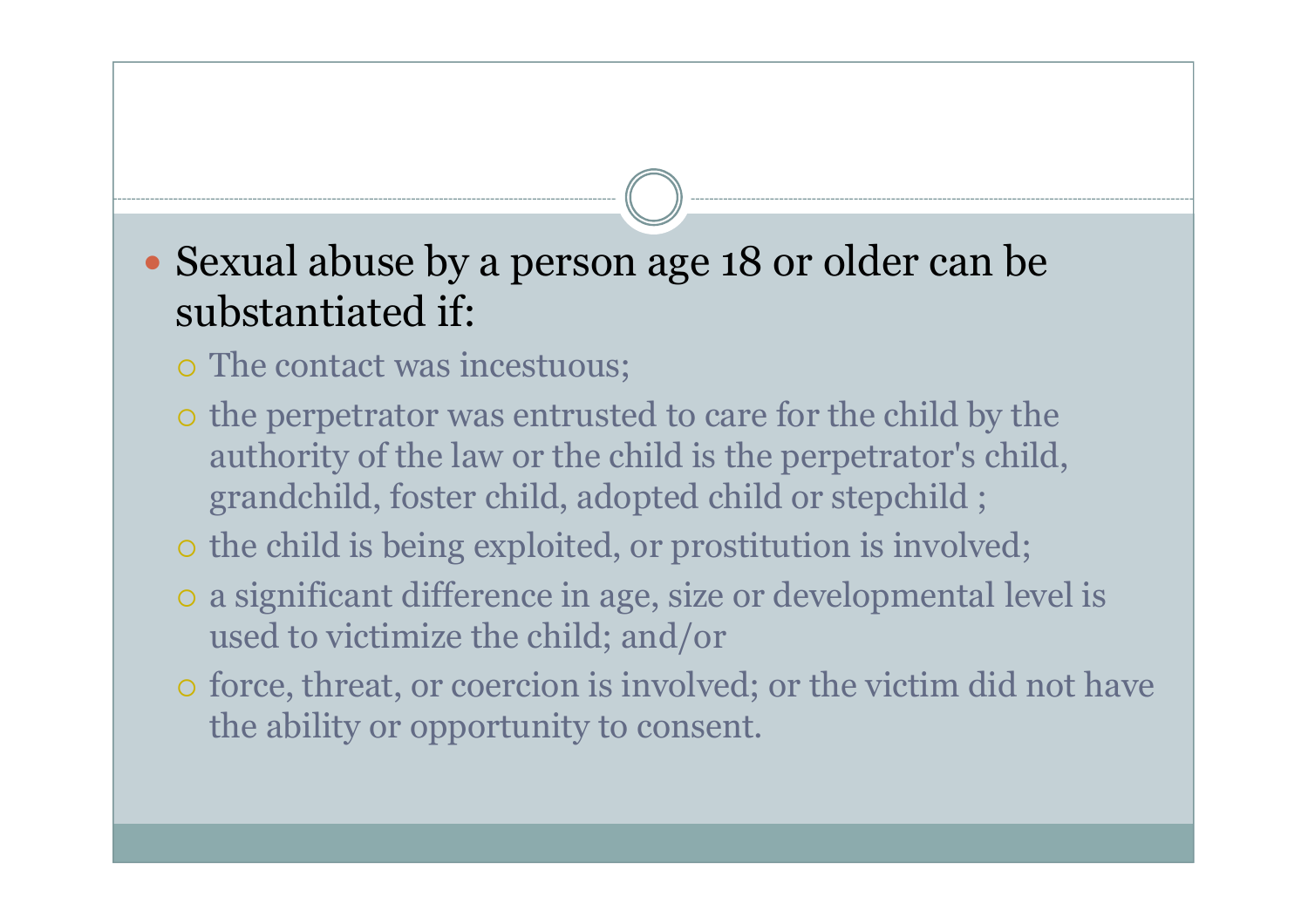### Sexual abuse by one child on another child is substantiated when:

- The victim is being exploited, or prostitution is involved;
- force, coercion or threat is used to sexually victimize the child, or the victim did not have the ability or opportunity to consent; and/or,
- a significant difference in age, size or developmental level is used to sexually victimize the child.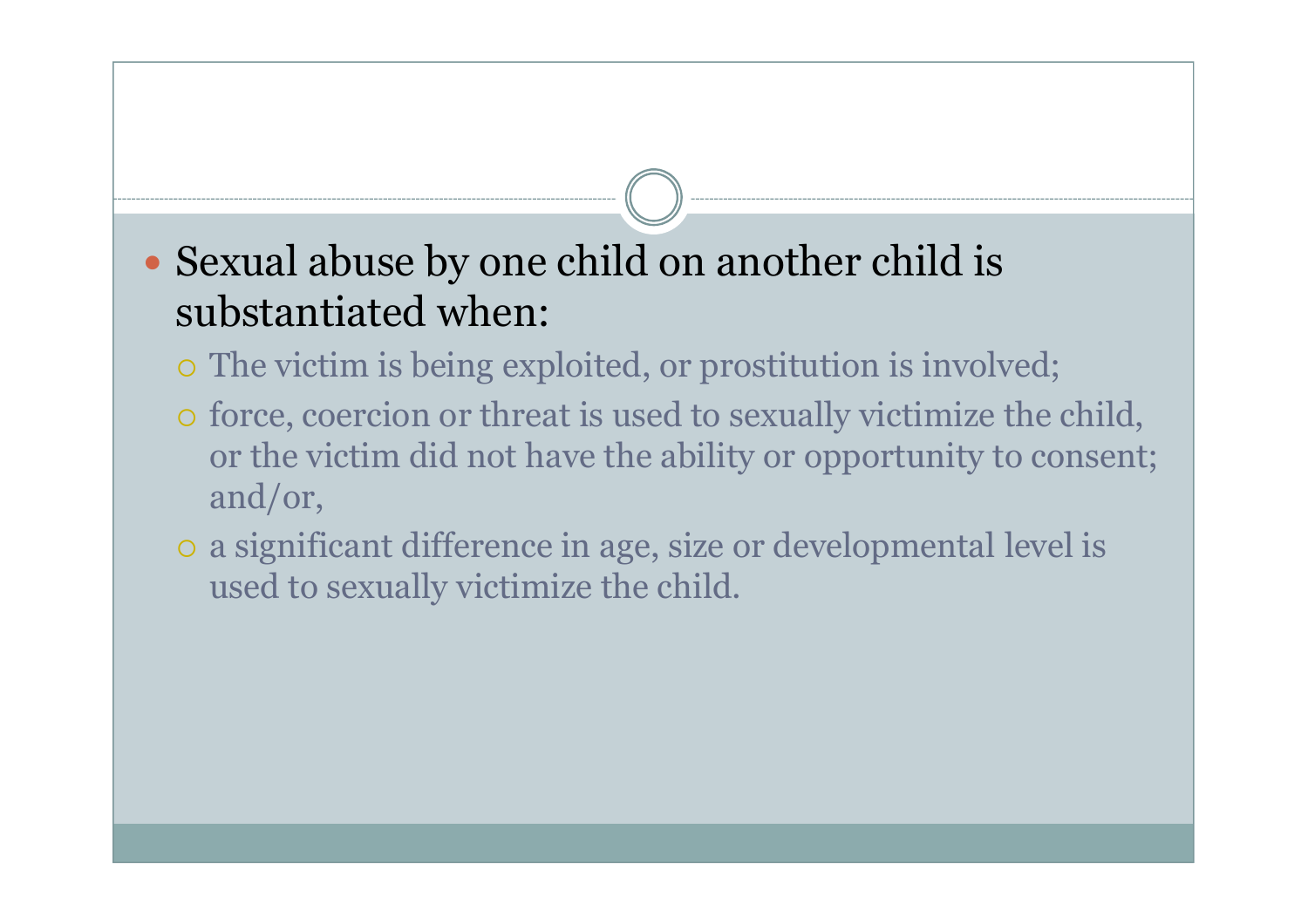# Substantiating Risk of Harm (153 in 2012)

- A single, egregious act that resulted in significant risk that the child could have been seriously physically injured.
- o Caregiver:
	- $\times$  Was absent and did not arrange for the child to be supervised in a manner appropriate to the child's age and circumstances.
	- $\triangleright$  Due to drug or alcohol use, did not provide age appropriate supervision for the child.
	- $\triangleright$  Did not appropriately supervise the child in a situation in which drugs, alcohol or drug paraphernalia are accessible to the child.
	- $\overline{\phantom{a}}$  Is incapable, due to a mental or physical illness/condition or developmental disability, of providing age-appropriate supervision, and no other person is available to assist. The department recognizes that persons with a disability can be successful parents.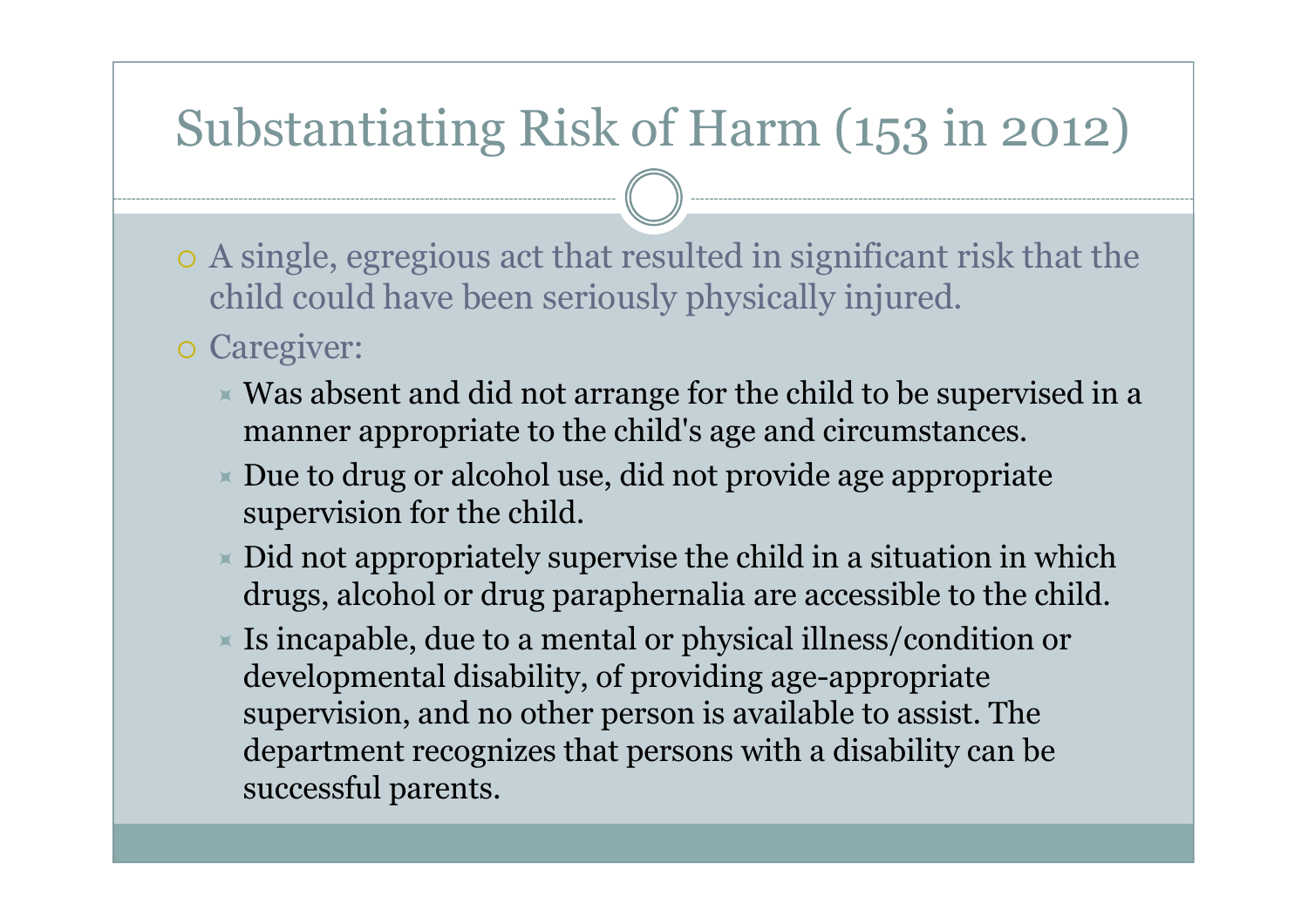### Substantiating Risk of Sexual Abuse (74 in 2012)

- The alleged perpetrator's history of sexual abuse or offenses, the nature of the abuse or offense and the history of treatment indicate that he or she is still a substantial risk to the alleged victim; and/or,
- The person responsible for the child's welfare is unable or unwilling to protect the child from harm.
	- The perpetrator is considered to be the person whose behavior or history poses a risk to the child.
	- However, the person responsible for the child's welfare may also be substantiated as a perpetrator of risk of sexual abuse if through his or her acts or omissions he or she knowingly places the child at substantial risk of sexual abuse.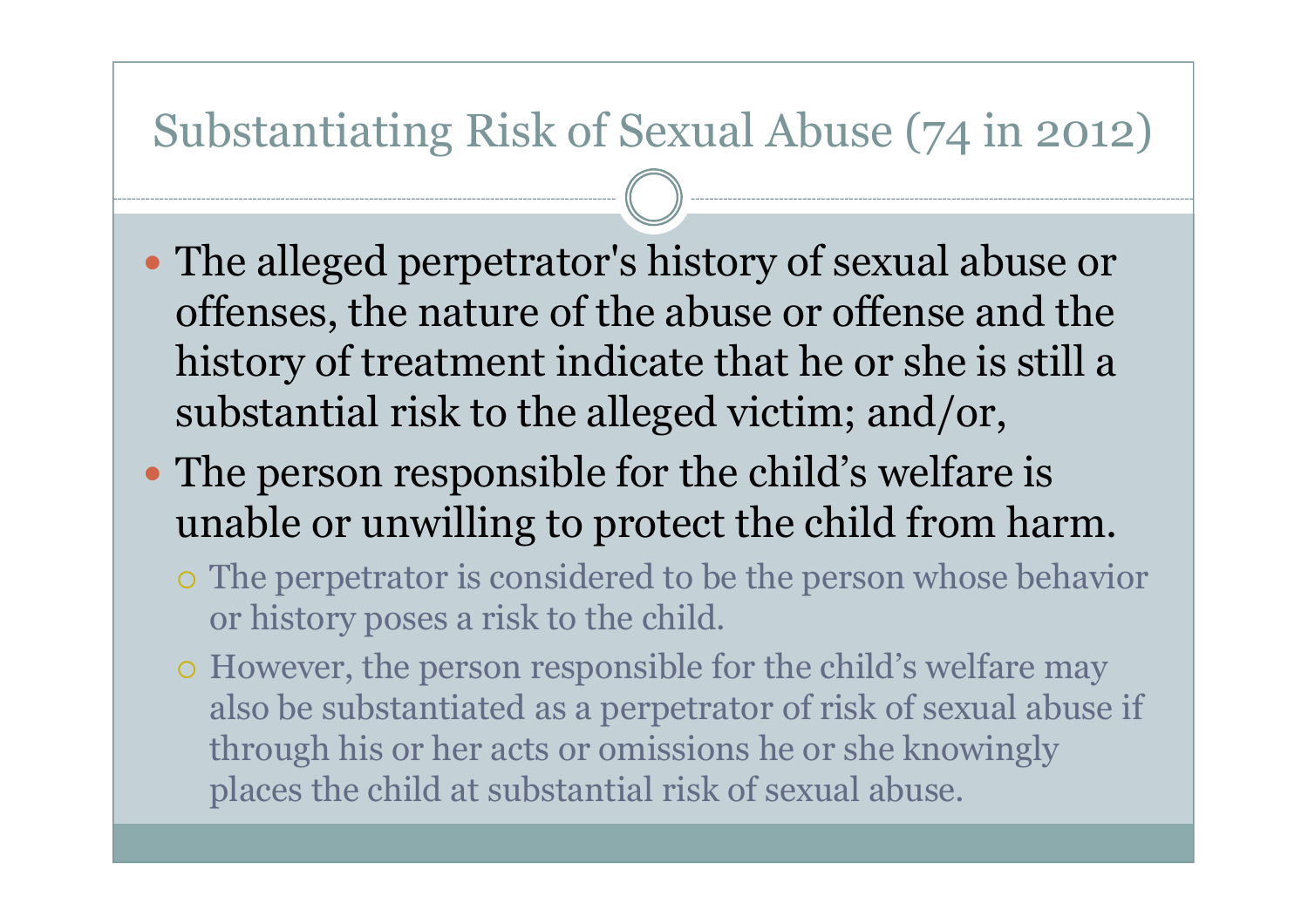# Articulating Rationale for Division's Determination

- The Division's determination is made *jointly* by the investigating worker and his or her supervisor.
	- When the worker and the supervisor disagree, the supervisor will make the decision.
	- Upon review, the district director or other person in the supervisor's chain of command may change the supervisor's case determination.
- The rationale for the case determination will be outlined in the case determination tool.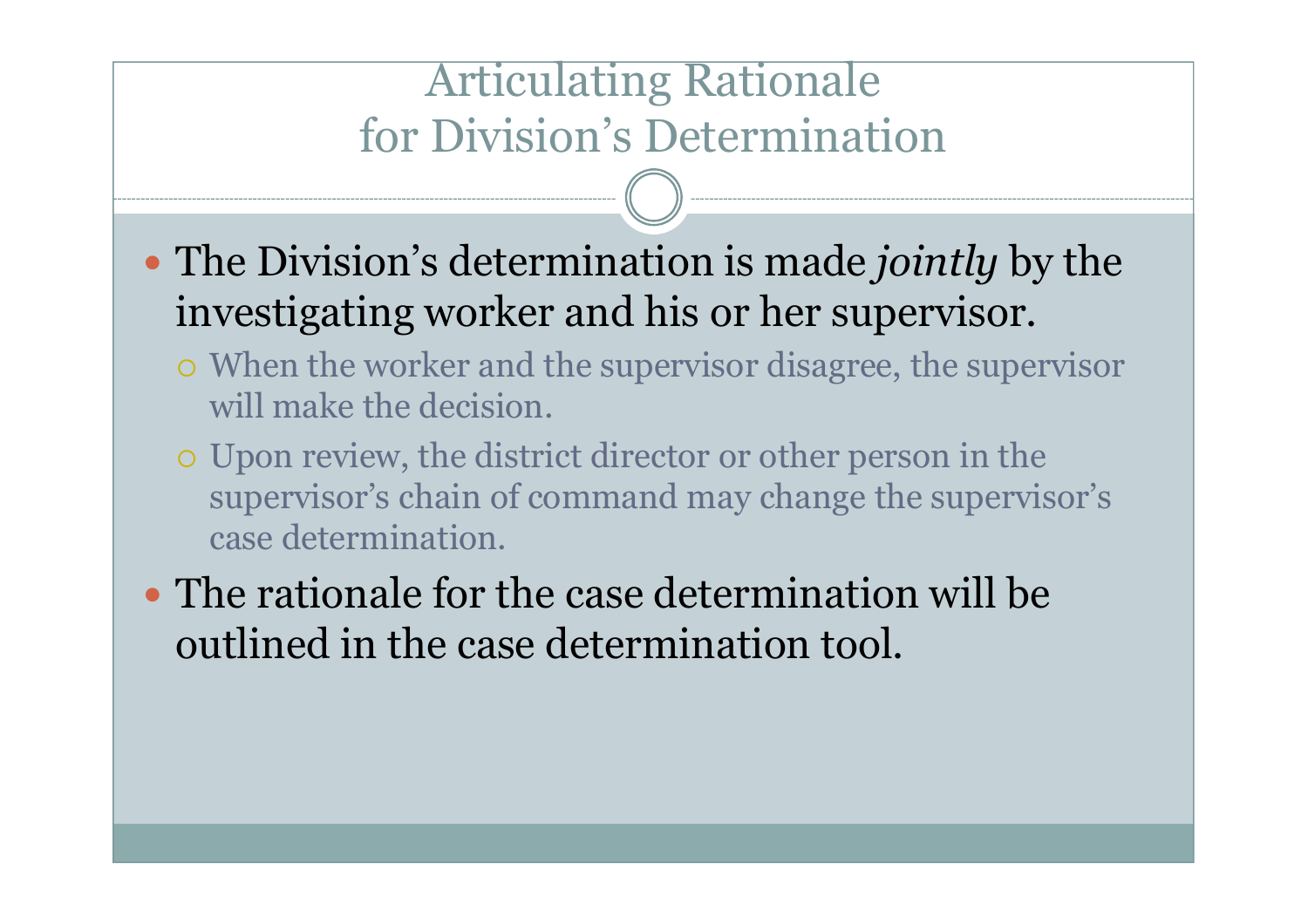### Decision Point: Child Protection Levels

- The supervisor makes the level determination.
	- The Child Protection Registry Level Determination Form (FSD-503) guides and documents the decision.
	- The levels reflect on an identification of risk of future harm to children and apply to substantiated perpetrators of all ages.

#### • Level 1

- involves substantial child endangerment (see definition);
- there are court adjudications for related conduct; or
- o there is a high risk of future harm based on the assessment of risk.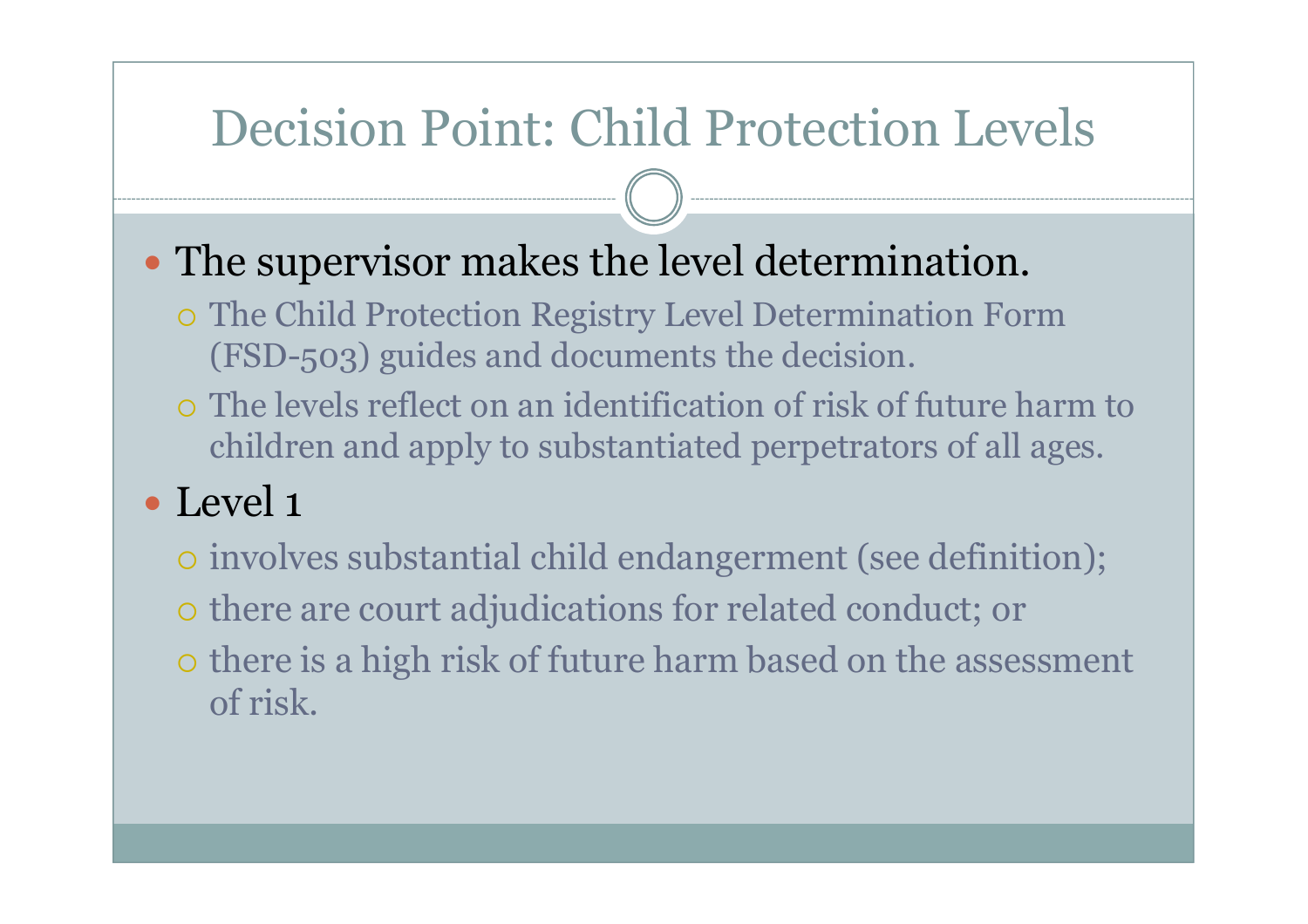### Notifying the Person to be Substantiated

- In all cases, the perpetrator must be notified of the outcome and of appeal rights, when applicable.
	- The person alleged to have abused or neglected the child is informed verbally, whenever possible, and by letters.
	- When the alleged perpetrator is under age 18, notification is made in care of the parents or in care of the social worker if the perpetrator is in custody.

#### • Also informs when eligible for expungement review:

- Level 1, Adult Perpetrator 7 years
- Level 2, Adult Perpetrator 3 years
- $\circ$  Perpetrator under Age 18, Level 1 or 2 3 years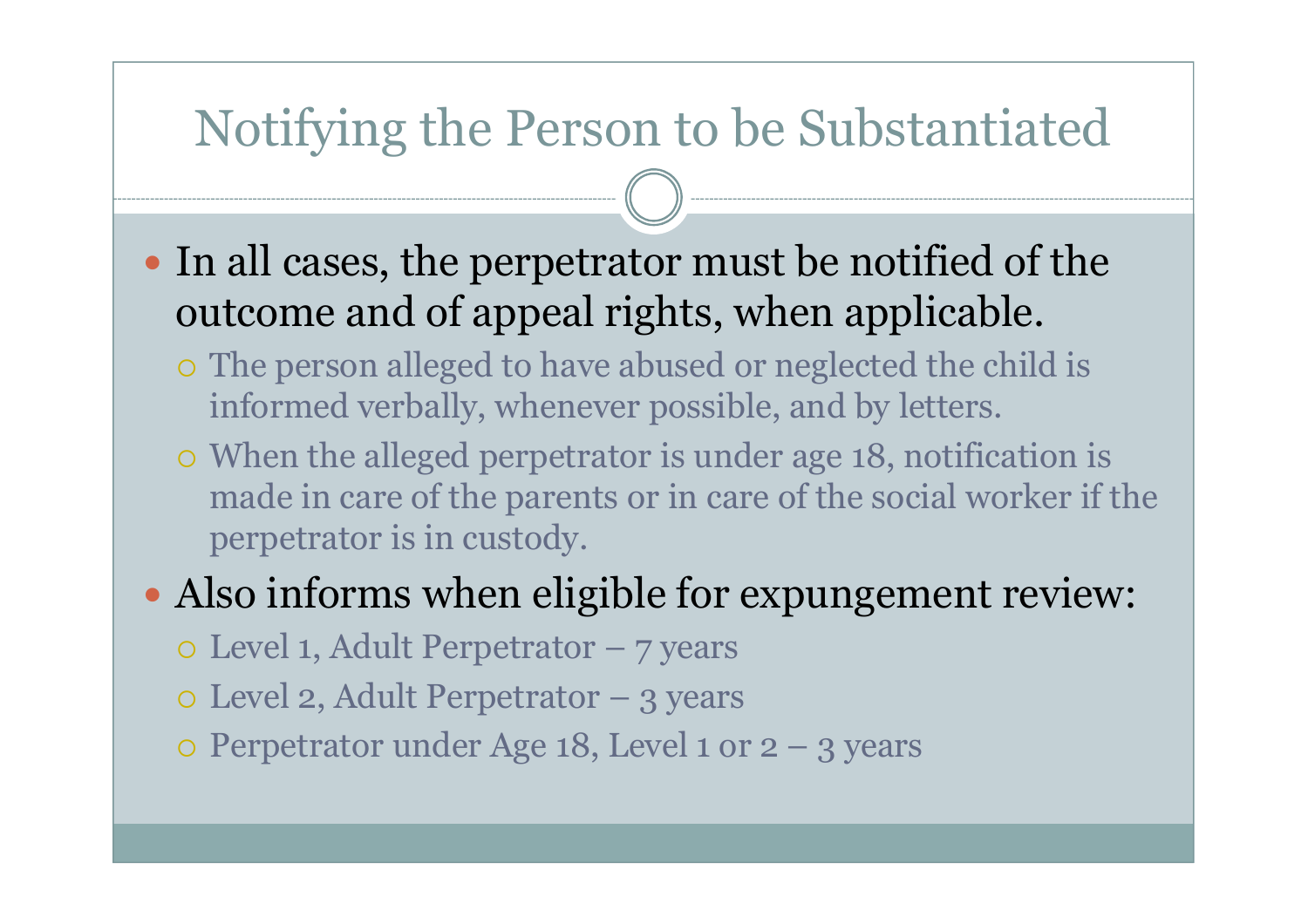### Decision Point: Offering Ongoing Services

- The *Family Risk Assessment Tool* estimates the probability of future maltreatment in the household.
	- The higher the risk, the more important it is to engage the family in identifying supports and services to prevent harm.

### • A case is opened for ongoing services if:

- The family is at high or very high risk as indicated by the final risk level on the Family Risk Assessment; or
- The family has a danger issue that could not be resolved during the child safety intervention, **regardless of risk level**; or
- The family requires FSD involvement to ensure engagement with services or other support or monitoring.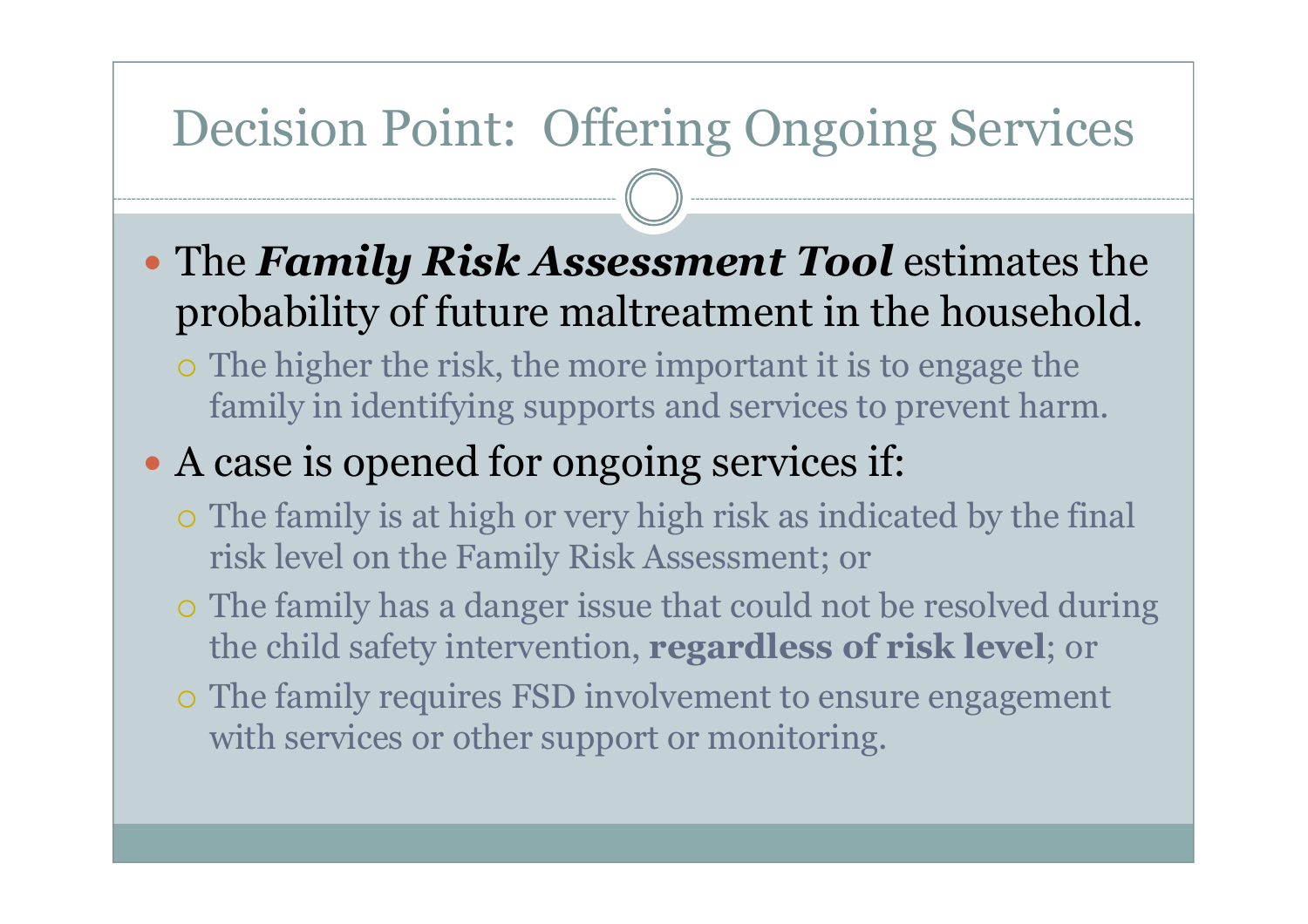### Opportunity for Independent Review

- Persons whose name the department intends to place on the child protection registry are entitled to seek an administrative review by an independent reviewer before their name is placed on the registry.
- The person must notify the department within 14 days of the date the department mailed notice of the right to review.
- If no administrative review is requested, the department's decision in the case is final.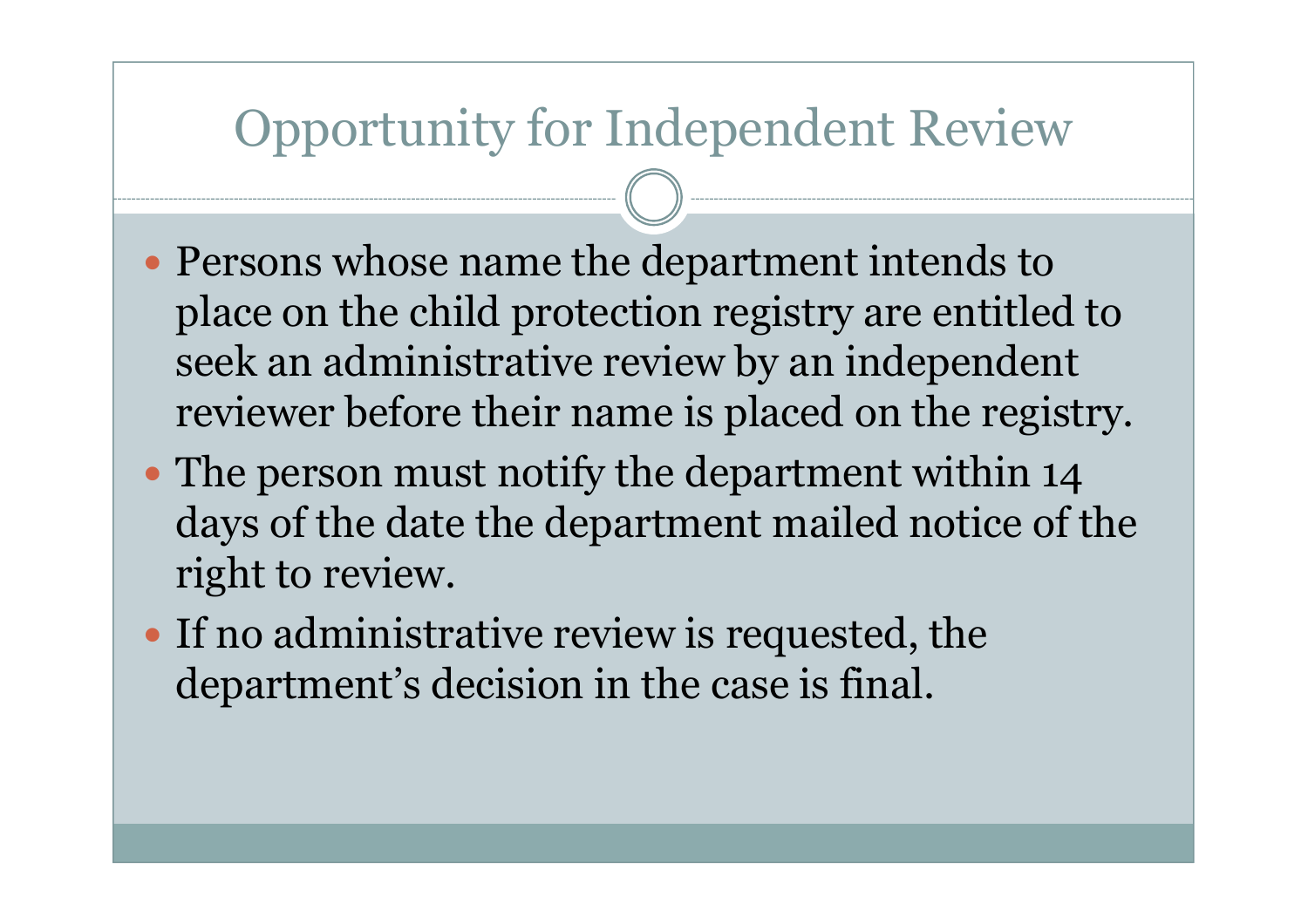# Independent Review - 2

- At least ten days prior to the administrative review conference, the department shall provide to the grievant:
	- a copy of the redacted investigation file
	- information about conference procedures, including how the grievant may submit documents and other information to the reviewer.
- The administrative review conference is held in person, unless the grievant requests that it be held by teleconference.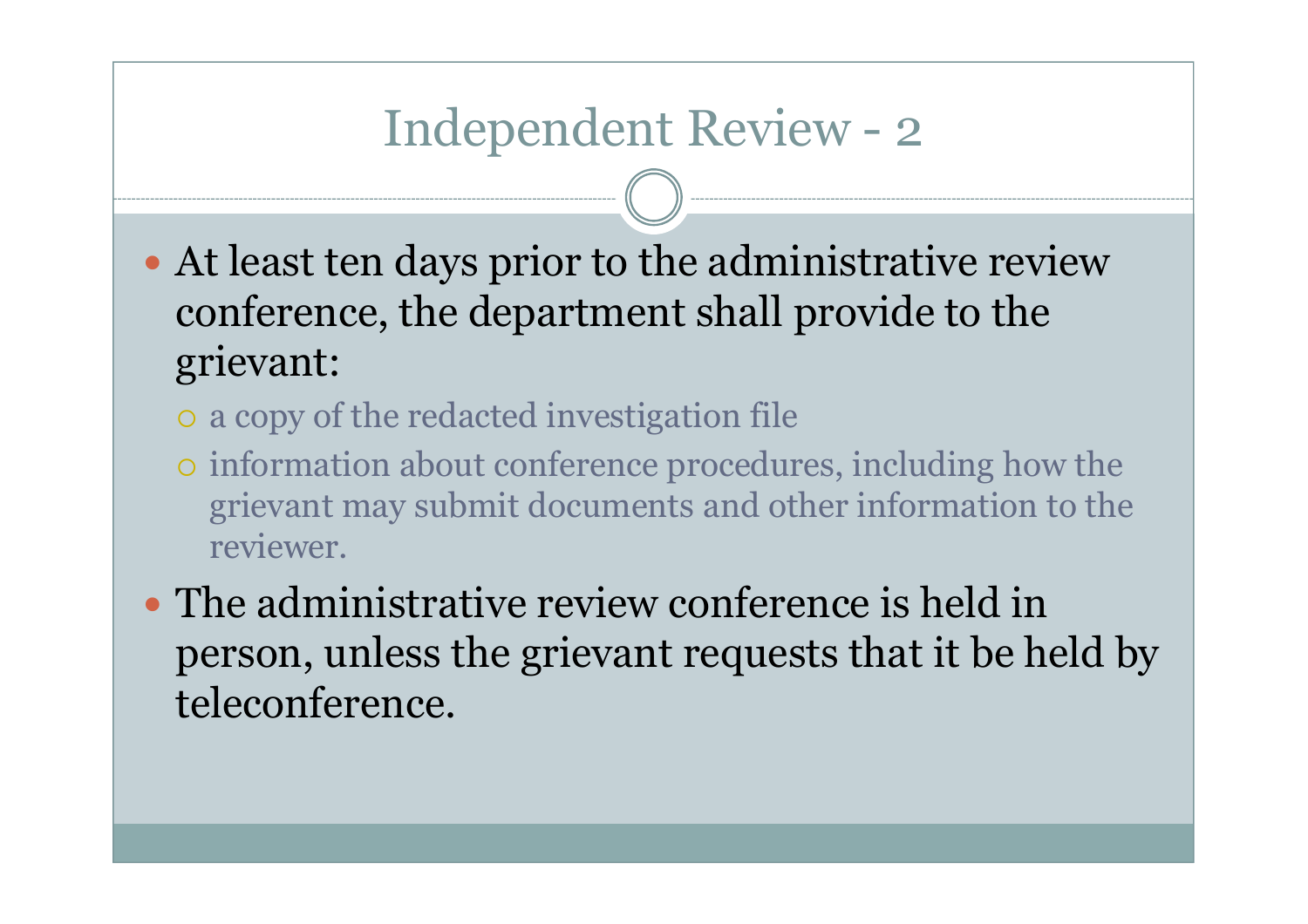# Independent Review - 3

- After the conference, the independent reviewer may:
	- Reject or overturn the department's substantiation determination;
	- Accept the department's substantiation; or
	- Place the substantiation determination on hold and direct the department to further investigate the case based upon recommendations of the reviewer.

#### • The reviewer, not the dept., makes the decision.

 In exceptional circumstances, the Commissioner, in his or her sole and non-delegable discretion, may reconsider any decision made by a reviewer.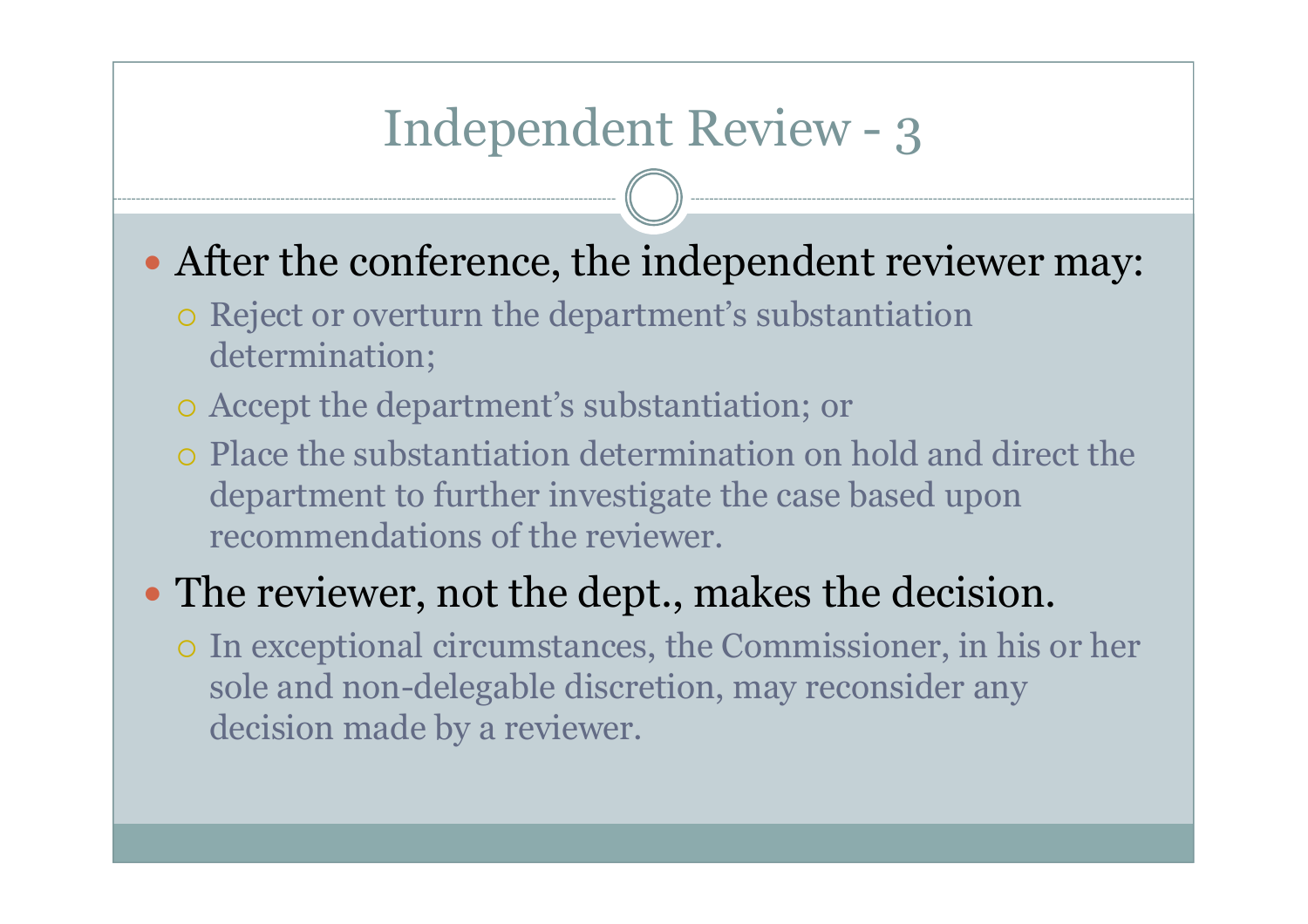# Appeals to Human Services Board

- If the reviewer upholds the substantiation, the person's name is entered into the Child Protection Registry.
- The person may appeal the decision to the Human Services Board.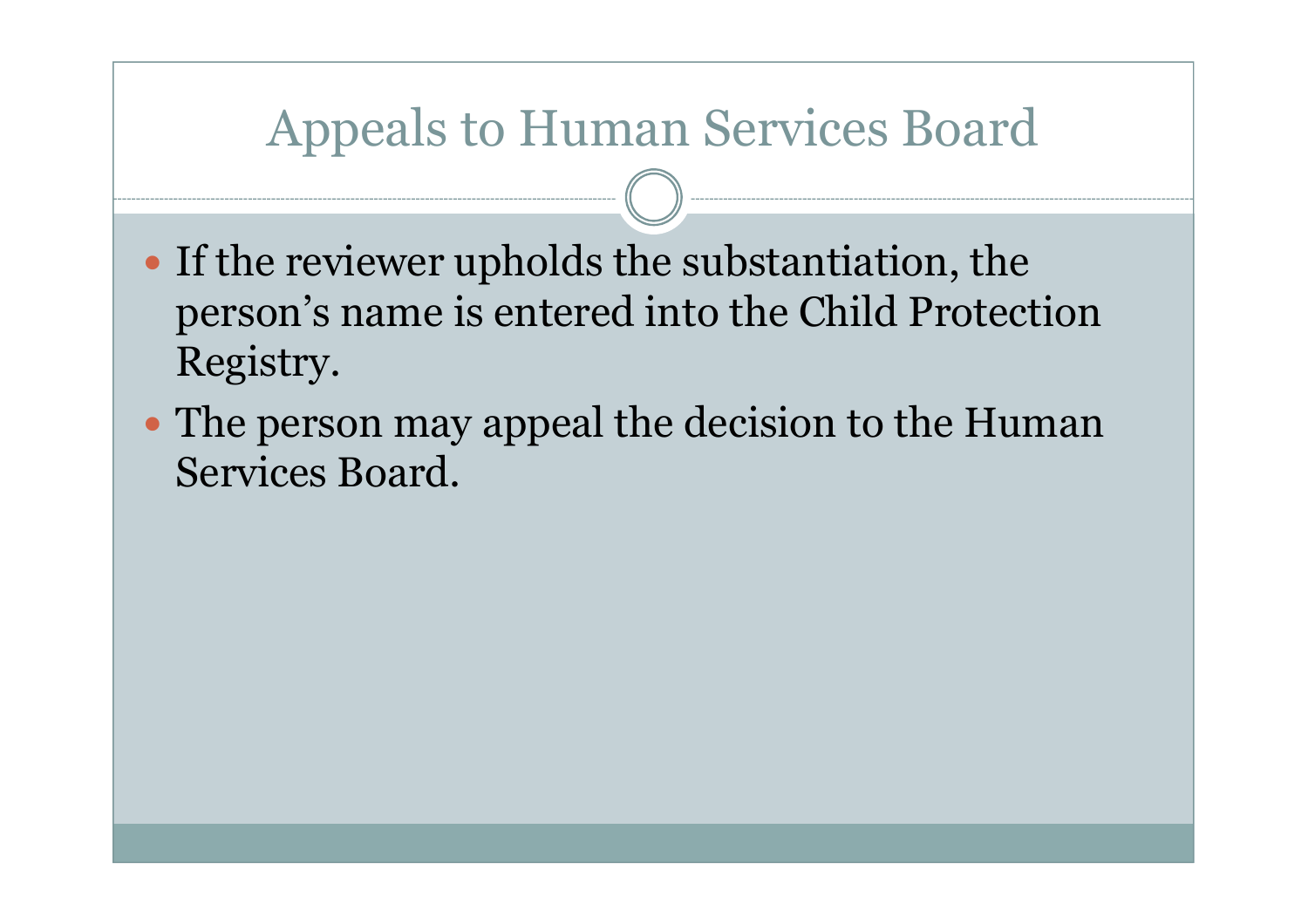#### How Does Substantiation Impact the Individual?

#### Where it does not make a difference:

- Decisions to remove a child from the home;
- Decisions to refer to needed services;
- Decisions about opening a case for ongoing family support services;
- Where it does make a difference:

 The registry is checked in the process of licensing foster parents and residential care; licensing/approving child care providers, and for employment purposes when the employee will provide "care, custody, treatment, transportation of children or vulnerable adults. Includes volunteers.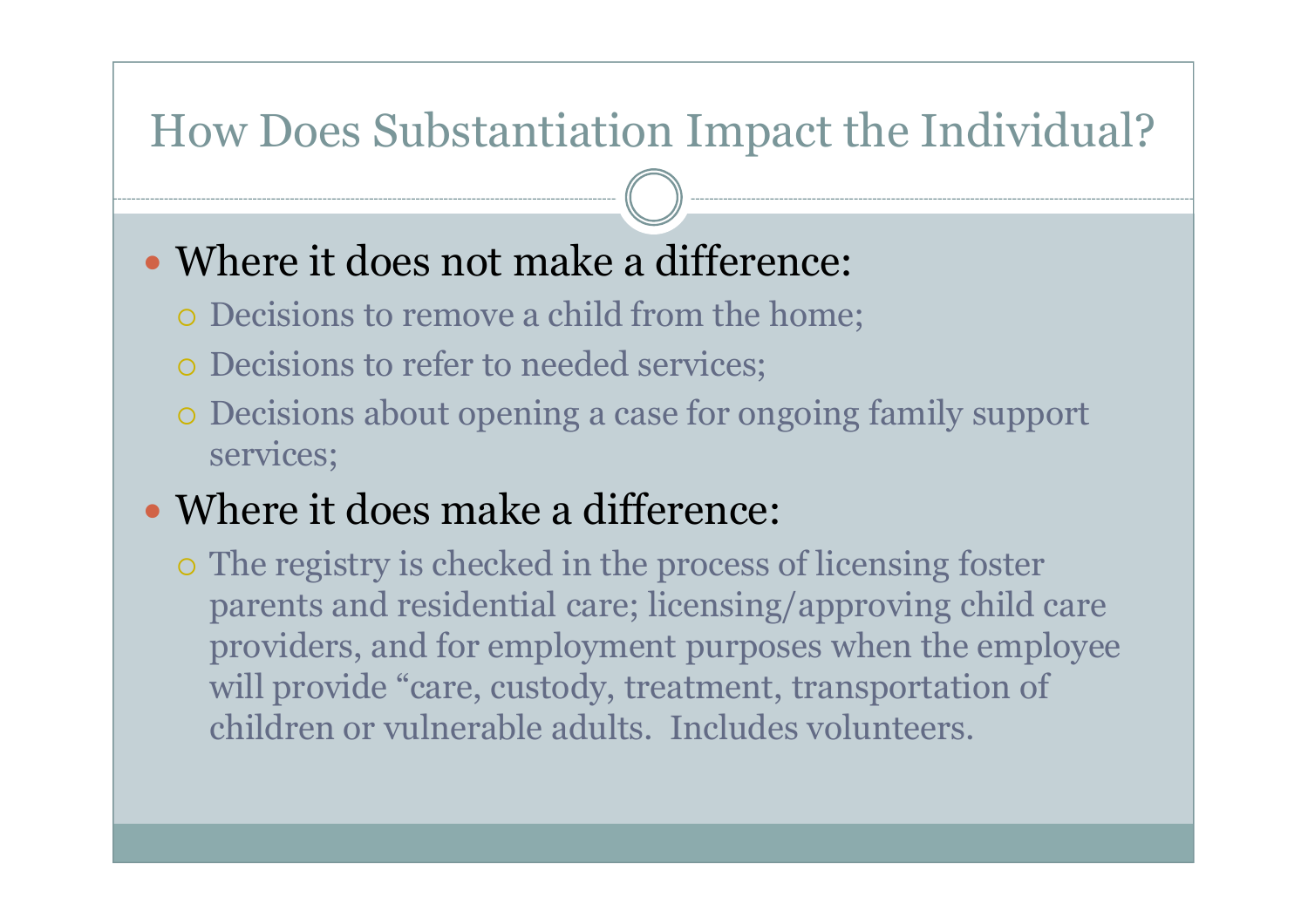# Standards of Proof in for Substantiation (2003)

| <b>Standard</b>                                                 | <b>Number of States</b> |  |
|-----------------------------------------------------------------|-------------------------|--|
| <b>Preponderance of Evidence</b>                                | 21                      |  |
| Credible Evidence                                               | 9                       |  |
| Reasonable Person*                                              | 8                       |  |
| <b>Probably Cause</b>                                           | 1                       |  |
| <b>Material Evidence</b>                                        | 1                       |  |
| <b>Clear and Convincing Evidence</b>                            |                         |  |
| * Used by both child protection and adult protection in Vermont |                         |  |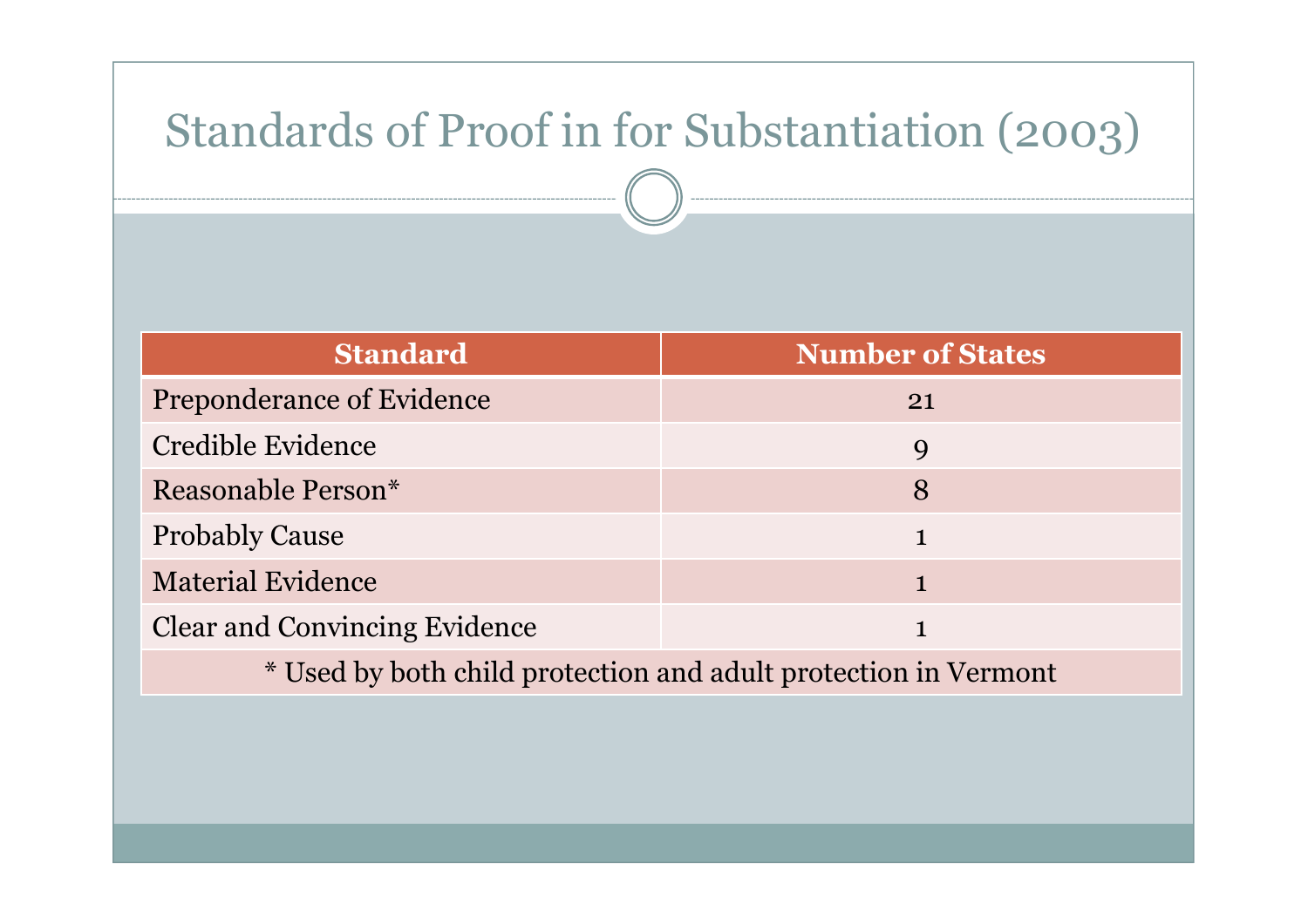## Supplementary Materials

#### **National Study of Child Protective Services Systems and Reform Efforts: Review of State CPS Policy**

U.S. Department of Health and Human Services

Office of the Assistant Secretary for Planning and Evaluation *and*

Administration for Children and Families Administration on Children, Youth and Families Children's Bureau (April 2003)

http://aspe.hhs.gov/hsp/cps-status03/state-policy03/index.htm